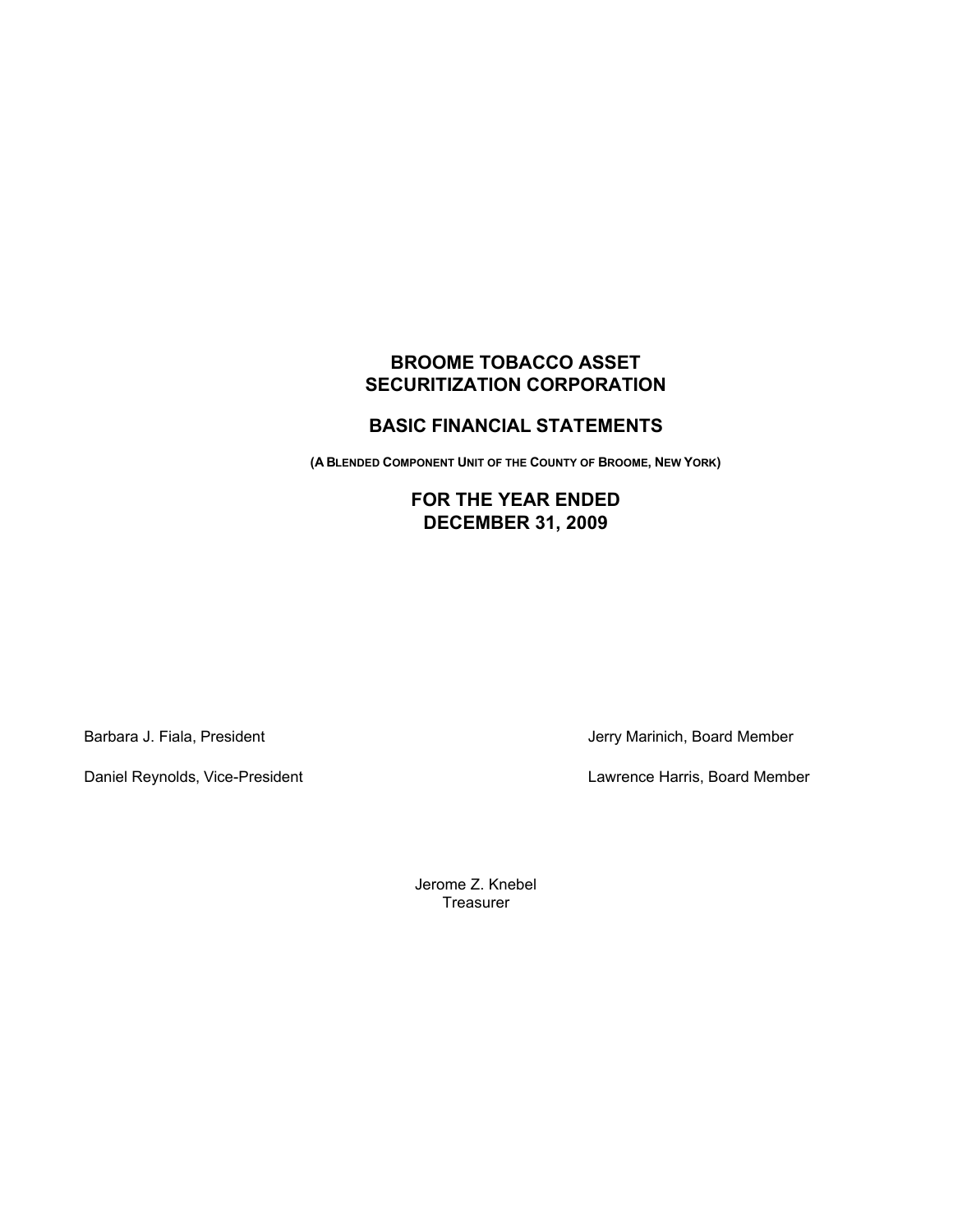## BROOME TOBACCO ASSET SECURITIZATION CORPORATION (A BLENDED COMPONENT UNIT OF THE COUNTY OF BROOME, NEW YORK) TABLE OF CONTENTS FOR THE YEAR ENDED DECEMBER 31, 2009

|                                                                                                                                                                            | $2 - 3$   |  |  |  |  |  |  |
|----------------------------------------------------------------------------------------------------------------------------------------------------------------------------|-----------|--|--|--|--|--|--|
| Required Supplementary Information:                                                                                                                                        |           |  |  |  |  |  |  |
|                                                                                                                                                                            | $4 - 7$   |  |  |  |  |  |  |
| <b>Audited Financial Statements:</b>                                                                                                                                       |           |  |  |  |  |  |  |
|                                                                                                                                                                            | 8         |  |  |  |  |  |  |
| Statement of Governmental Fund Revenues, Expenditures, and                                                                                                                 |           |  |  |  |  |  |  |
| <b>Notes to Financial Statements:</b>                                                                                                                                      |           |  |  |  |  |  |  |
| 1.                                                                                                                                                                         | $10 - 12$ |  |  |  |  |  |  |
| 2.                                                                                                                                                                         | $12 - 13$ |  |  |  |  |  |  |
| 3.                                                                                                                                                                         | $13 - 16$ |  |  |  |  |  |  |
| 4.                                                                                                                                                                         | 16        |  |  |  |  |  |  |
| 5.                                                                                                                                                                         | 16        |  |  |  |  |  |  |
| Explanation of Certain Differences between the Governmental<br>6.                                                                                                          | 16-17     |  |  |  |  |  |  |
| Explanation of Certain Differences between the Governmental<br>7.<br>Fund Revenues, Expenditures and Changes in Fund                                                       | 17        |  |  |  |  |  |  |
| Report Required Under Government Auditing Standards:                                                                                                                       |           |  |  |  |  |  |  |
| Report on Internal Control Over Financial Reporting and on Compliance and Other Matters<br>Based on an Audit of Financial Statements Performed in Accordance with<br>18-19 |           |  |  |  |  |  |  |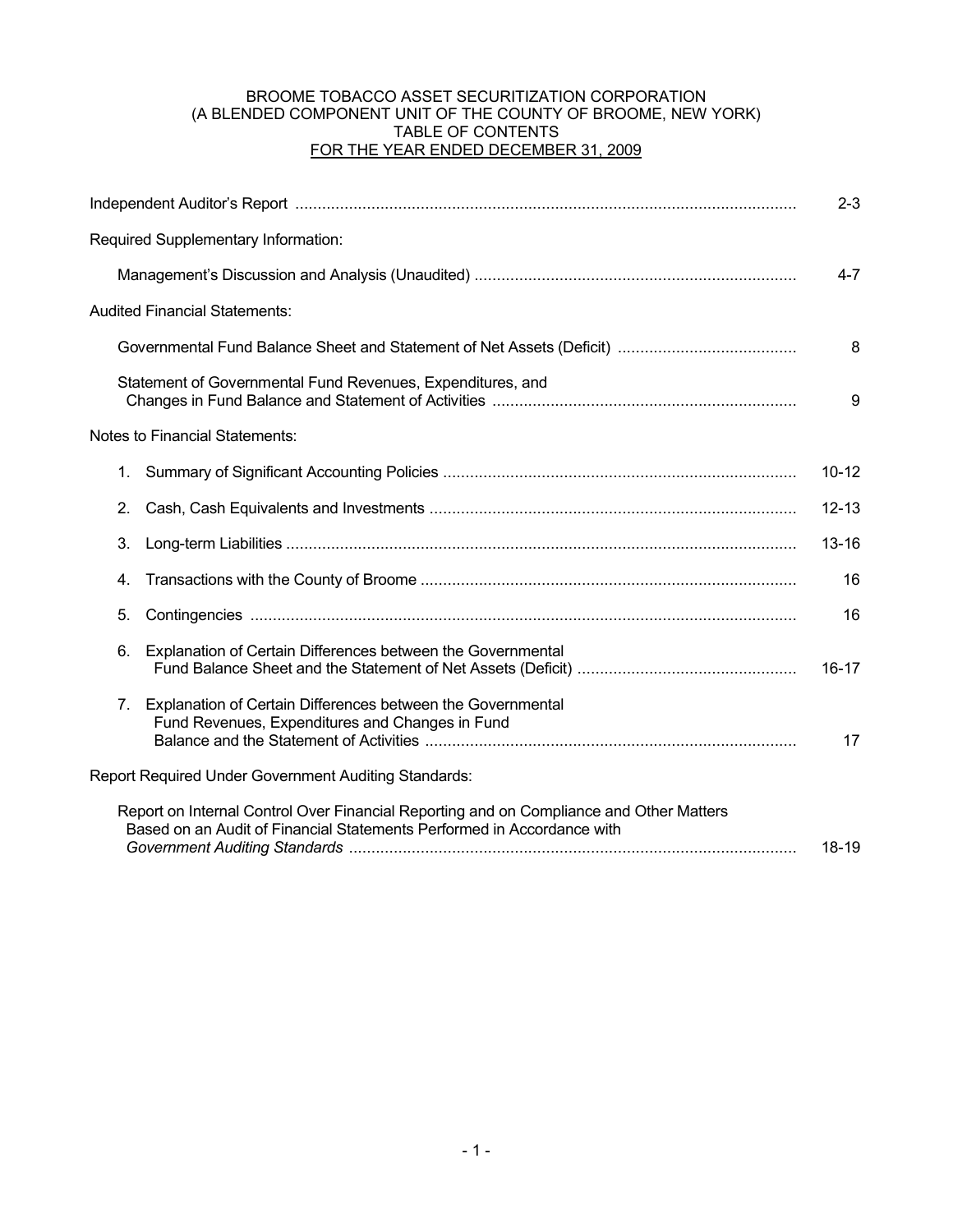٦ John H. Dietershagen, C.P.A. Jerry E. Mickelson, C.P.A. Thomas K. Van Derzee, C.P.A. Debbie Conley Jordan, C.P.A. Patrick S. Jordan, C.P.A. Duane R. Shoen, C.P.A. Lesley L. Horner, C.P.A. D. Leslie Spurgin, C.P.A.



**Ciaschi Dietershagen Little Mickelson & Company, LLP**

*Certified Public Accountants and Consultants*

Frederick J. Ciaschi, C.P.A.

#### INDEPENDENT AUDITOR'S REPORT

Board of Directors Broome Tobacco Asset Securitization Corporation Binghamton, New York

We have audited the accompanying financial statements of the governmental activities and fund information of Broome Tobacco Asset Securitization Corporation (the Corporation), a component unit of the County of Broome, as of and for the year ended December 31, 2009, which collectively comprise the Corporation's basic financial statements as listed in the table of contents. These basic financial statements are the responsibility of the Corporation's management. Our responsibility is to express opinions on these basic financial statements based on our audit.

We conducted our audit in accordance with auditing standards generally accepted in the United States of America and the standards applicable to financial audits contained in *Government Auditing Standards*, issued by the Comptroller General of the United States. Those standards require that we plan and perform the audit to obtain reasonable assurance about whether the basic financial statements are free of material misstatement. An audit includes examining, on a test basis, evidence supporting the amounts and disclosures in the basic financial statements. An audit also includes assessing the accounting principles used and significant estimates made by management, as well as evaluating the overall basic financial statement presentation. We believe that our audit provides a reasonable basis for our opinions.

In our opinion, the basic financial statements referred to above present fairly, in all material respects, the financial position of the governmental activities and fund information of the Corporation, as of December 31, 2009, and the results of its operations for the year then ended, in conformity with accounting principles generally accepted in the United States of America.

In accordance with *Government Auditing Standards*, we have also issued our report dated April 26, 2010 on our consideration of the Corporation's internal control over financial reporting and our tests of its compliance with certain provisions of laws, regulations, contracts, and grant agreements and other matters. The purpose of that report is to describe the scope of our testing of internal control over financial reporting and compliance and the results of that testing, and not to provide an opinion on internal control over financial reporting or on compliance. That report is an integral part of an audit performed in accordance with *Government Auditing Standards* and should be considered in assessing the results of our audit.

39 Church Street Cortland, New York 13045 607-753-7439 *fax 607-753-7874*

 $-2 -$ 

 401 East State Street ~ Suite 500 Ithaca, New York 14850 607-272-4444 *fax 607-273-8372* **w[ww.cdlm.com](www.cdlm.com)**

**CORTLANDIACA WATKINS GLEN** 

108 West Fourth Street Watkins Glen, New York 14891 607-535-4443 *fax 607-535-6220*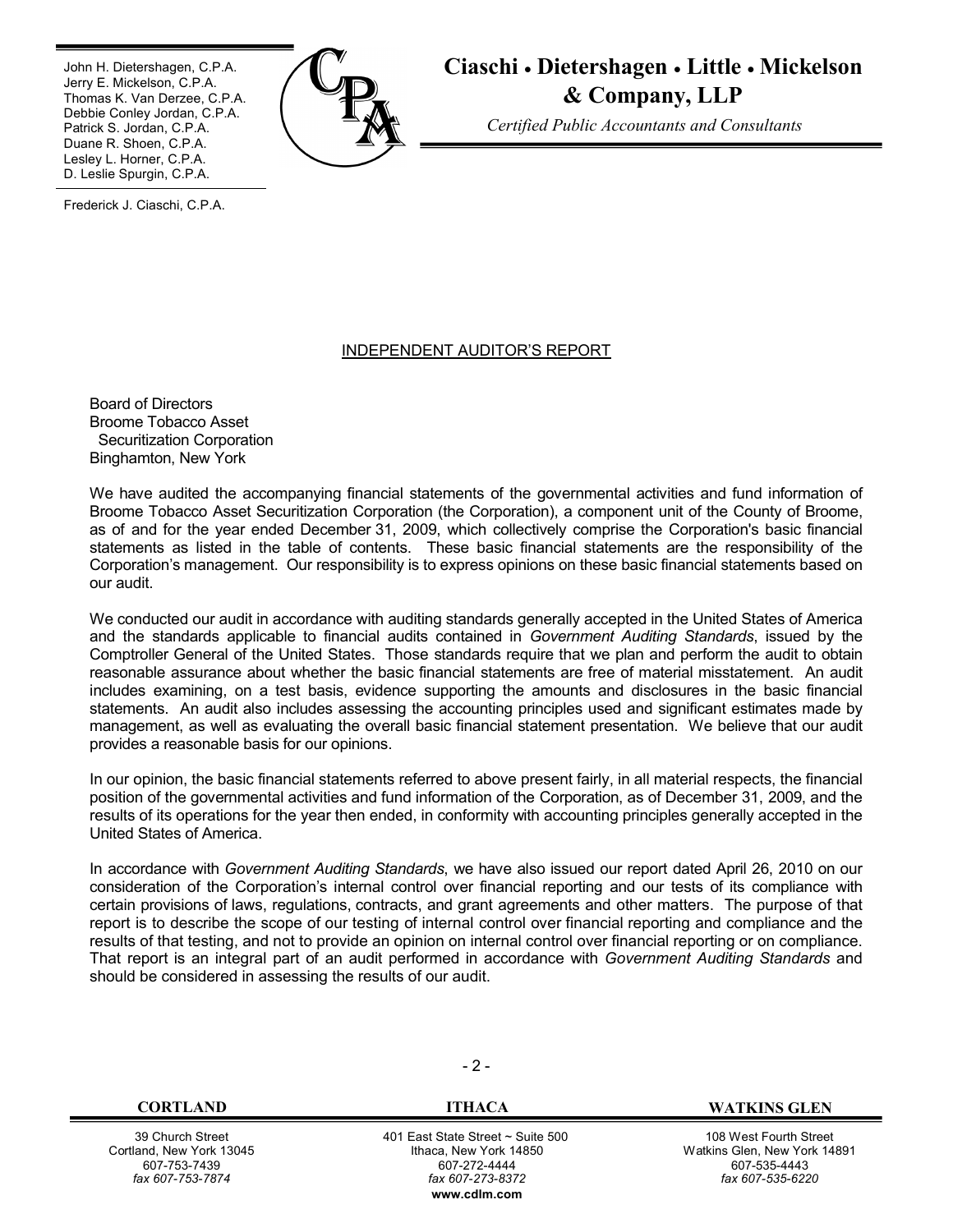Accounting principles generally accepted in the United States of America require that the management's discussion and analysis on pages 4 through 7 be presented to supplement the basic financial statements. Such information, although not a part of the basic financial statements, is required by the Governmental Accounting Standards Board, who considers it to be an essential part of financial reporting for placing the basic financial statements in an appropriate operational, economic, or historical context. We have applied certain limited procedures to the required supplementary information in accordance with auditing standards generally accepted in the United States of America, which consisted of inquiries of management about the methods of preparing the information and comparing the information for consistency with management's responses to our inquiries, the basic financial statements, and other knowledge we obtained during our audit of the basic financial statements. We do not express an opinion or provide any assurance on the information because the limited procedures do not provide us with sufficient evidence to express an opinion or provide any assurance.

Cinschi, Dicturlagn, Little, Mickelson & Co., LLP

April 26, 2010 Ithaca, New York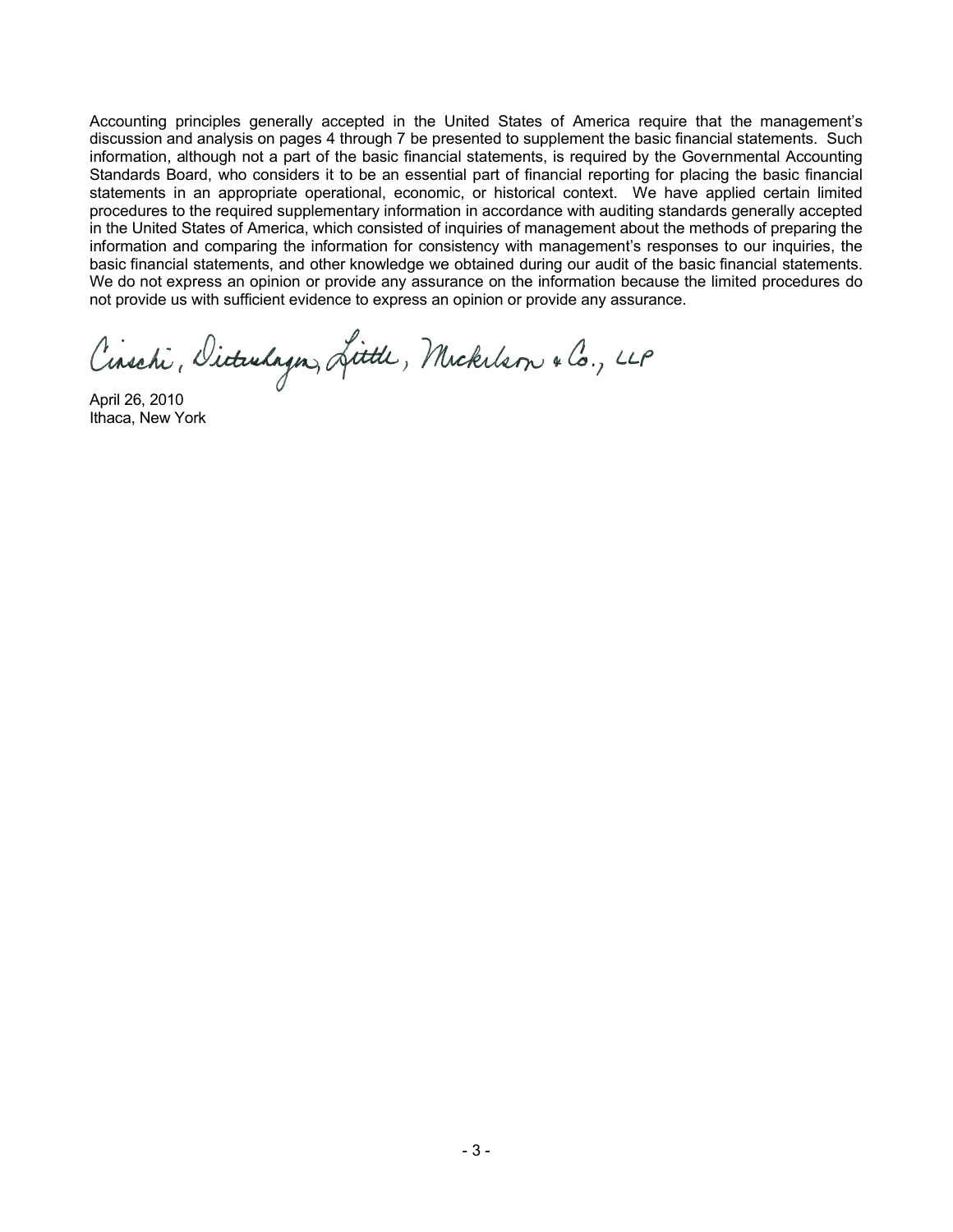#### BROOME TOBACCO ASSET SECURITIZATION CORPORATION (A BLENDED COMPONENT UNIT OF THE COUNTY OF BROOME, NEW YORK) MANAGEMENT'S DISCUSSION AND ANALYSIS FOR THE YEAR ENDED DECEMBER 31, 2009

This section of Broome Tobacco Asset Securitization Corporation's (the "Corporation") basic financial statements presents the discussion and analysis of the Corporation's financial performance during 2009. It should be read in conjunction with the financial statements and their associated notes which follow this section to properly evaluate the Corporation's financial position. The financial statements present only the information for the year ended December 31, 2009.

## **The Basic Financial Statements**

This Financial Report consists of two parts, Management's Discussion and Analysis and the basic financial statements with accompanying notes. The basic financial statements of the Corporation are presented as a special purpose corporation engaged in a single governmental program. The Corporation-wide and fund financial statements are presented in a combined format. Although combined, the basic financial statements present two different views of the Corporation.

The first column of each statement presents the fund financial statement view. This shows how the Corporation's activities were financed in 2009, as well as what resources remain to fund future activities. Its presentation uses the accounting methods traditionally associated with Governmental Funds, the current resource measurement focus and modified accrual basis of accounting.

The third column of each of the statements presents the Corporation-wide (Government-wide) statement view. It provides both short-term and long-term information about the Corporation's overall financial position. This presentation uses accounting methods similar to those employed by for-profit companies in the private sector, the economic resource measurement focus and full accrual.

The second column of each of the statements presents the adjustments necessary to reconcile the differences between the two statements. The notes to the basic financial statements are referenced to provide further explanation of the adjustments, when appropriate.

## **Components of the Corporation's Annual Financial Report**

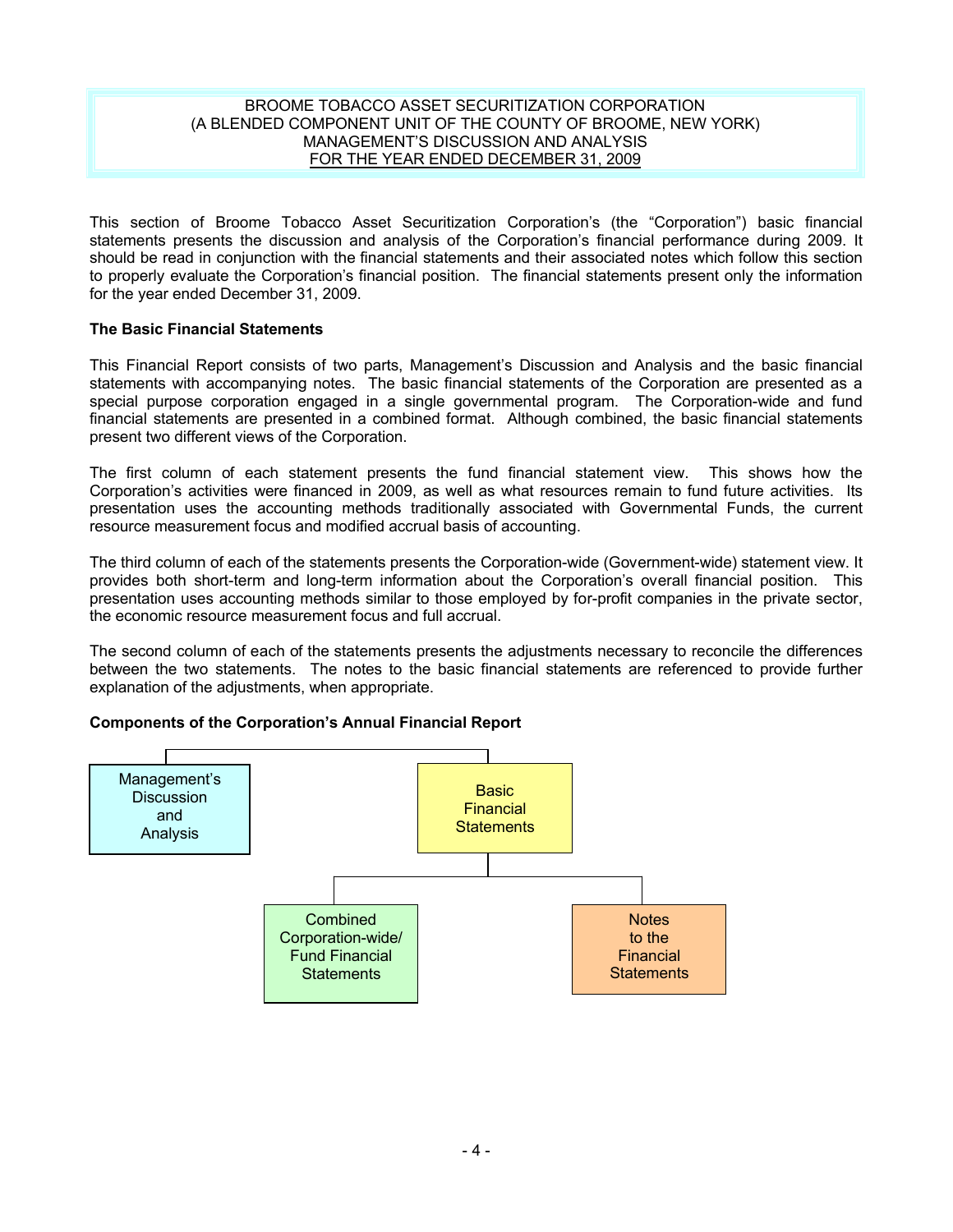## BROOME TOBACCO ASSET SECURITIZATION CORPORATION (A BLENDED COMPONENT UNIT OF THE COUNTY OF BROOME, NEW YORK) MANAGEMENT'S DISCUSSION AND ANALYSIS (CONTINUED) FOR THE YEAR ENDED DECEMBER 31, 2009

|                               | <b>Corporation-wide</b><br><b>Statement Column</b>                                                   | <b>Fund Financial Statement Column</b>                                                                                                                                                                              |
|-------------------------------|------------------------------------------------------------------------------------------------------|---------------------------------------------------------------------------------------------------------------------------------------------------------------------------------------------------------------------|
| Scope                         | <b>Entire Corporation</b>                                                                            | Corporation activities that are not<br>proprietary or fiduciary                                                                                                                                                     |
| Required financial statements | Statement of net assets<br>Statement of activities                                                   | Balance sheet<br>Statement of revenues, expenses,<br>and changes in fund balances                                                                                                                                   |
| Accounting basis              | Accrual                                                                                              | <b>Modified Accrual</b>                                                                                                                                                                                             |
| Measurement focus             | Economic resources                                                                                   | Current financial resources                                                                                                                                                                                         |
| Asset/liability information   | All assets and liabilities,<br>both financial and capital,<br>and short-term and long-<br>term       | Assets expected to be used and<br>liabilities due during the year or soon<br>thereafter, no capital assets are<br>included                                                                                          |
| Inflow/outflow information    | All revenues and expenses<br>during the year, regardless<br>of when cash is received or<br>disbursed | Revenues for which cash is received<br>during the year or soon after the end<br>of the year, expenditures when goods<br>or services have been received and<br>payment is due during the year or<br>soon thereafter. |

## **Fund Financial Statement Column**

The fund financial statement column provides more information about the Corporation's Major Fund. Funds are self-balancing groups of accounts used to keep track of specific sources of funds and spending for particular purposes.

The Corporation is presented as a Governmental Fund, which focuses on how money flows into and out of the fund. Fund balance remaining at the end of the year is available to be spent in subsequent fiscal years. The fund is reported using the modified accrual method of accounting. This method, emphasizing sources and uses of resources, measures cash and other financial assets that can be converted to cash. The fund financial statement column therefore provides a detailed short-term view of the Corporation.

Because this information does not include the long-term focus of the Corporation-wide statements, an adjustment column is provided reconciling and explaining the relationship and differences between them.

#### **Corporation-wide Statement Column**

The Corporation-wide statement column reports information about the Corporation as a whole. The column includes all of the Corporation's assets and liabilities. All of the current year's revenue and expenses are reported, regardless of when the cash itself is actually received or paid.

The Corporation-wide statement column reports the Corporation's net assets and how they have changed. Net assets, the difference between the assets and liabilities, provide a way to assess the Corporation's financial health or position. Over time, increases or decreases in net assets are an indicator of whether the Corporation's financial position is either improving or deteriorating, respectively.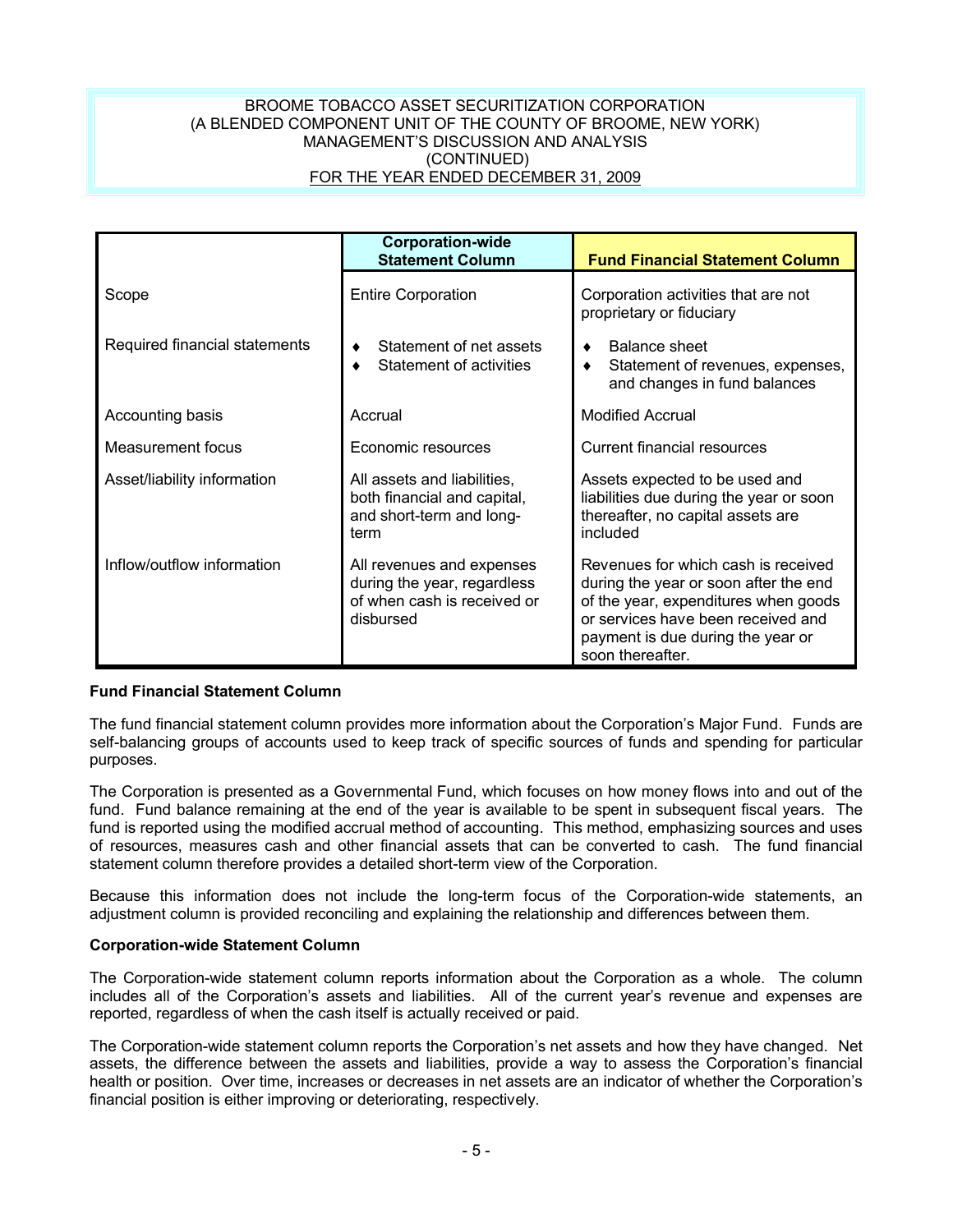## BROOME TOBACCO ASSET SECURITIZATION CORPORATION (A BLENDED COMPONENT UNIT OF THE COUNTY OF BROOME, NEW YORK) MANAGEMENT'S DISCUSSION AND ANALYSIS (CONTINUED) FOR THE YEAR ENDED DECEMBER 31, 2009

## **Financial Analysis of the Corporation as a Whole**

Prior year data on the Government-wide level is presented in the Management's Discussion and Analysis only, for a comparative analysis of the data.

The focus of our analysis will be the net assets and related changes as presented in the following tables.

| <b>Condensed Statement of Net Assets</b> | <b>Governmental Activities</b><br>and Total Corporation | <b>Percent</b><br><b>Change</b> |             |
|------------------------------------------|---------------------------------------------------------|---------------------------------|-------------|
|                                          | 2008                                                    | 2009                            | 2008 - 2009 |
| Cash, cash equivalents, and investments  | \$<br>5.4                                               | \$<br>4.0                       | (25.9)%     |
| Other assets                             | 5.6                                                     | 4.9                             | $(12.5)\%$  |
| <b>Total assets</b>                      | 11.0                                                    | 8.9                             | $(19.1)\%$  |
| Long-term debt outstanding               | 66.8                                                    | 65.6                            | (1.8)%      |
| <b>Other liabilities</b>                 | 0.2                                                     | 0.2                             | 0.0%        |
| <b>Total liabilities</b>                 | 67.0                                                    | 65.8                            | $(1.8)\%$   |
| Restricted                               | 9.2                                                     | 7.1                             | $(22.8)\%$  |
| Unrestricted (deficit)                   | (65.2)                                                  | (64.2)                          | 1.5%        |
| <b>Total net (deficit)</b>               | (56.0)                                                  | (56.9)                          | $(1.6)\%$   |

## *Condensed Schedule of Net Assets (Deficit) (in millions)*

The net (deficit) increased by \$.9 million from \$(56.0) million to \$(56.9) million, an increase of 1.6%. The table below, and related discussion, will provide the reasons for the change in net (deficit).

The decrease in long-term debt outstanding was due to the retirement of the 2005 bonds using funds available with the removal of the trapping event.

#### *Condensed Change in Net Assets (in millions***)**

| <b>Condensed Changes in Net Assets</b>   | <b>Governmental Activities</b><br>and Total Corporation | <b>Percent</b><br><b>Change</b> |               |
|------------------------------------------|---------------------------------------------------------|---------------------------------|---------------|
|                                          | 2008                                                    | 2009                            | 2008 - 2009   |
| Revenues:                                |                                                         |                                 |               |
| Tobacco settlement                       | \$<br>3.9                                               | \$<br>3.3                       | (15.4)%       |
| Interest income                          | 0.3                                                     | 0.1                             | $(66.7)\%$    |
| Other                                    | 0.0                                                     | 0.1                             | 100.0%        |
| <b>Total revenues</b>                    | 4.2                                                     | 3.5                             | $(16.7)\%$    |
| Expenses:                                |                                                         |                                 |               |
| Operating                                | 4.0                                                     | 4.3                             | 7.5%          |
| Other                                    | 0.1                                                     | 0.1                             | 0.0%          |
| <b>Total expenses</b>                    | 4.1                                                     | 4.4                             | 7.3%          |
|                                          |                                                         |                                 |               |
| <b>Increase (Decrease) in Net Assets</b> | 0.1                                                     | (0.9)                           | $(1,000.0)\%$ |
| Beginning of the Year Net (Deficit)      | (56.1)                                                  | (56.0)                          | 0.2%          |
| <b>End of the Year Net (Deficit)</b>     | \$<br>(56.0)                                            | \$<br>(56.9)                    | $(1.6)\%$     |

Net assets decreased due to decreased tobacco settlement revenues and interest income, while interest expense increased.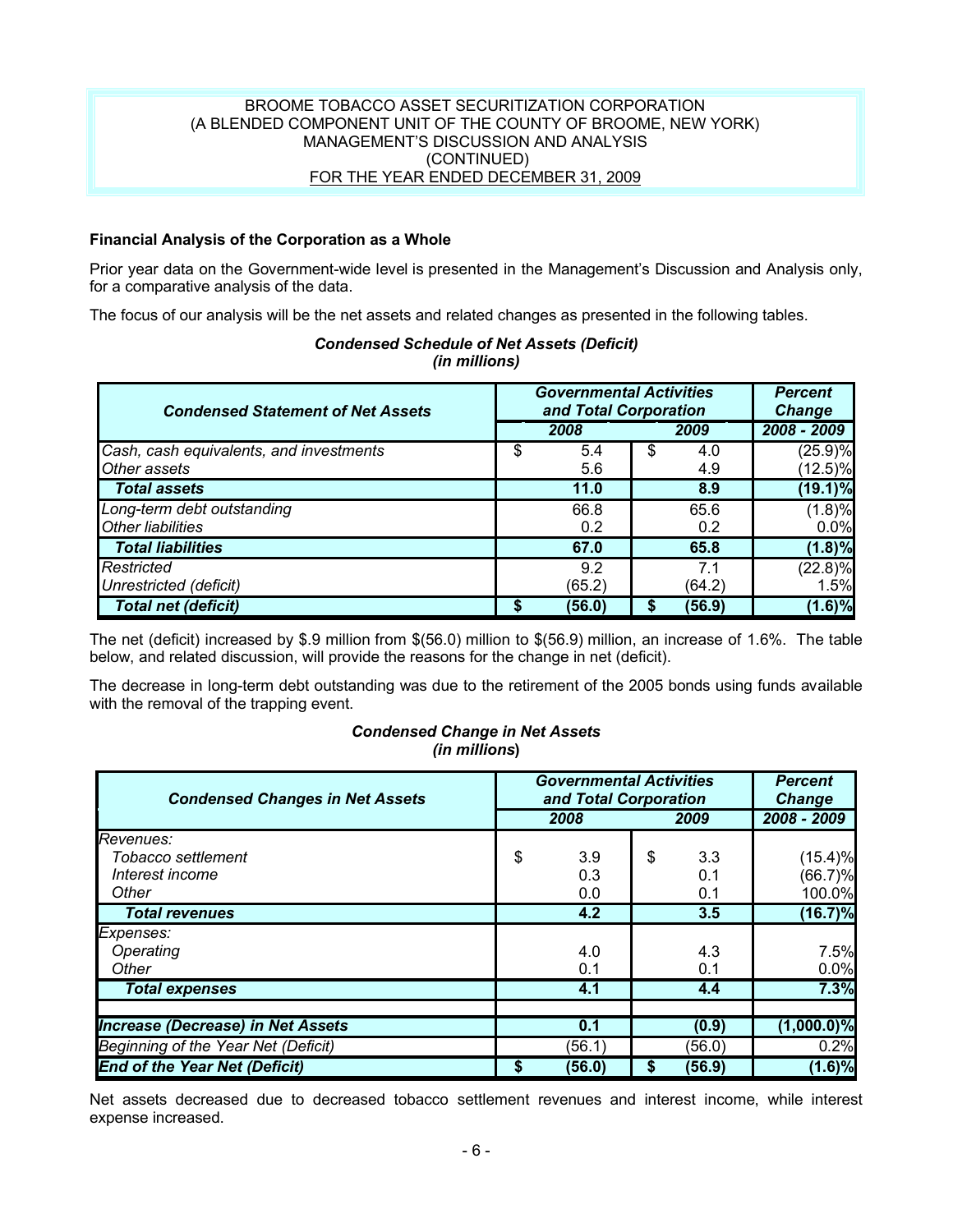### BROOME TOBACCO ASSET SECURITIZATION CORPORATION (A BLENDED COMPONENT UNIT OF THE COUNTY OF BROOME, NEW YORK) MANAGEMENT'S DISCUSSION AND ANALYSIS (CONTINUED) FOR THE YEAR ENDED DECEMBER 31, 2009

## **Financial Analysis of the Corporation's Funds**

## **Fund Balances**

Total fund balances decreased by \$0.9 million, primarily as a result the following factors:

- Tobacco settlement revenues decreased.
- Total expenditures of approximately \$4.4 million were primarily due to the payment of principal and interest on the bonds outstanding of the Corporation including the payment of 2005 bonds made with funds available from the removal of the trapping event.

## **Long-term Debt Activity**

Payments totaling \$2.6 million were made in 2009 on serial bond issuances of previous years.

Serial Bonds principal payments are due annually and interest semiannually. At the end of fiscal year 2009 the Corporation had \$65.7 million in bonds outstanding with accredited interest. This is a 1.6% decrease from the previous period, due to the accretion of interest on the 2005 bond issuance offset by scheduled principal payments and an additional payment made on the 2005 bonds when funds became available with the removal of the trapping event.

There has been no change to the Corporations' bond rating during 2009 and no legal debt limitations apply to the Corporation. More detailed information about the Corporation's long-term liabilities is presented in Note 3 to the basic financial statements.

#### **Other Known Facts**

In June 2003, Moody's Investor's Service and Standard and Poor's Rating Services downgraded R.J Reynolds Tobacco Holdings, Inc. (the parent of R. J. Reynolds Tobacco Company, which is an Original Participating Manufacturer) below the threshold established under the Downgrade Trapping Event definition. The Corporation was required to report and comply with the Downgrade Trapping Event as of the first distribution report of 2004. The rating of Reynolds American is now above the allowable threshold and a Downgrade Trapping Event is no longer occurring.

#### **Contacting the Corporation's Financial Management**

This financial report is designed to provide our citizens and investors with a general overview of the Corporation's finances and to demonstrate the Corporation's accountability for the monies it administers. For questions about this report and requests for additional information, contact the Broome Tobacco Asset Securitization Corporation at the Edwin L. Crawford Office Building, PO Box 1766, Binghamton, New York, 13902.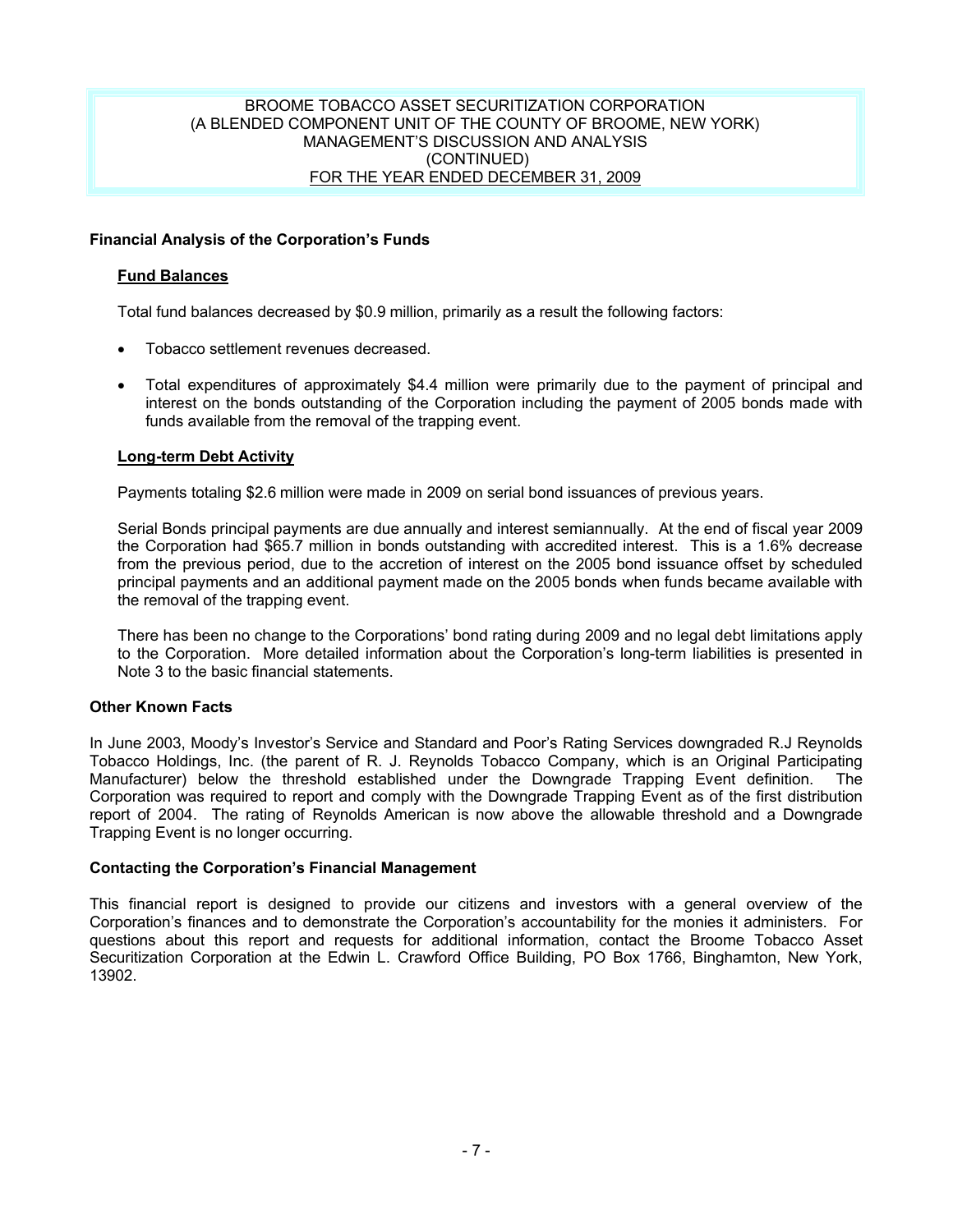## BROOME TOBACCO ASSET SECURITIZATION CORPORATION GOVERNMENTAL FUND BALANCE SHEET AND STATEMENT OF NET ASSETS (DEFICIT) DECEMBER 31, 2009 (A BLENDED COMPONENT UNIT OF THE COUNTY OF BROOME, NEW YORK)

| <b>ASSETS</b>                                 | Governmental<br>Fund Type<br>Debt<br>Service<br>Fund | Adjustments<br>(Note 6) |               | Statement of<br><b>Net Assets</b><br>(Deficit) |
|-----------------------------------------------|------------------------------------------------------|-------------------------|---------------|------------------------------------------------|
| <b>Current Assets:</b>                        |                                                      |                         |               |                                                |
| Cash and cash equivalents (Note 2)            | \$<br>75,544                                         | \$                      | \$            | 75,544                                         |
| Tobacco settlement receivables                |                                                      | 3,237,222               |               | 3,237,222                                      |
| Interest receivable                           | 4                                                    |                         |               | 4                                              |
| Prepaid expense                               | 3,756                                                |                         |               | 3,756                                          |
| Bond issuance costs and discounts, net        |                                                      | 1,664,823               |               | 1,664,823                                      |
| <b>Total Current Assets</b>                   | 79,304                                               | 4,902,045               |               | 4,981,349                                      |
| Restricted cash and cash equivalents (Note 2) | 723,291                                              |                         |               | 723,291                                        |
| Restricted investments (Note 2)               | 3,232,598                                            |                         |               | 3,232,598                                      |
| <b>Total Assets</b>                           | \$<br>4,035,193                                      | \$<br>4,902,045         | $\frac{1}{2}$ | 8,937,238                                      |
| <b>LIABILITIES</b>                            |                                                      |                         |               |                                                |
| Liabilities:                                  |                                                      |                         |               |                                                |
| Due to primary government                     | \$<br>2,626                                          | \$                      | \$            | 2,626                                          |
| Accounts payable                              | 9,358                                                |                         |               | 9,358                                          |
| Accrued interest                              |                                                      | 203,727                 |               | 203,727                                        |
| Long-term liabilities (Note 3):               |                                                      |                         |               |                                                |
| Due within one year                           |                                                      | 1,220,000               |               | 1,220,000                                      |
| Due after one year                            |                                                      | 64,370,893              |               | 64,370,893                                     |
| <b>Total Liabilities</b>                      | 11,984                                               | 65,794,620              |               | 65,806,604                                     |
| <b>FUND BALANCE/NET ASSETS</b>                |                                                      |                         |               |                                                |
| Fund Balances:                                |                                                      |                         |               |                                                |
| Reserved for debt service                     | 3,955,887                                            | (3,955,887)             |               | -0-                                            |
| Unreserved - Undesignated                     | 67,322                                               | (67, 322)               |               | -0-                                            |
| <b>Total Fund Balance</b>                     | 4,023,209                                            | (4,023,209)             |               | -0-                                            |
| <b>Total Liabilities and Fund Balances</b>    | \$<br>4,035,193                                      | 61,771,411              |               | 65,806,604                                     |
| Net Assets (Deficit):                         |                                                      |                         |               |                                                |
| Restricted for debt service                   |                                                      | 7,193,111               |               | 7,193,111                                      |
| Unrestricted deficit                          |                                                      | (64,062,477)            |               | (64, 062, 477)                                 |
| <b>Total Net Assets (Deficit)</b>             |                                                      | \$<br>$(56,869,366)$ \$ |               | (56,869,366)                                   |

See Independent Auditor's Report and Notes to Financial Statements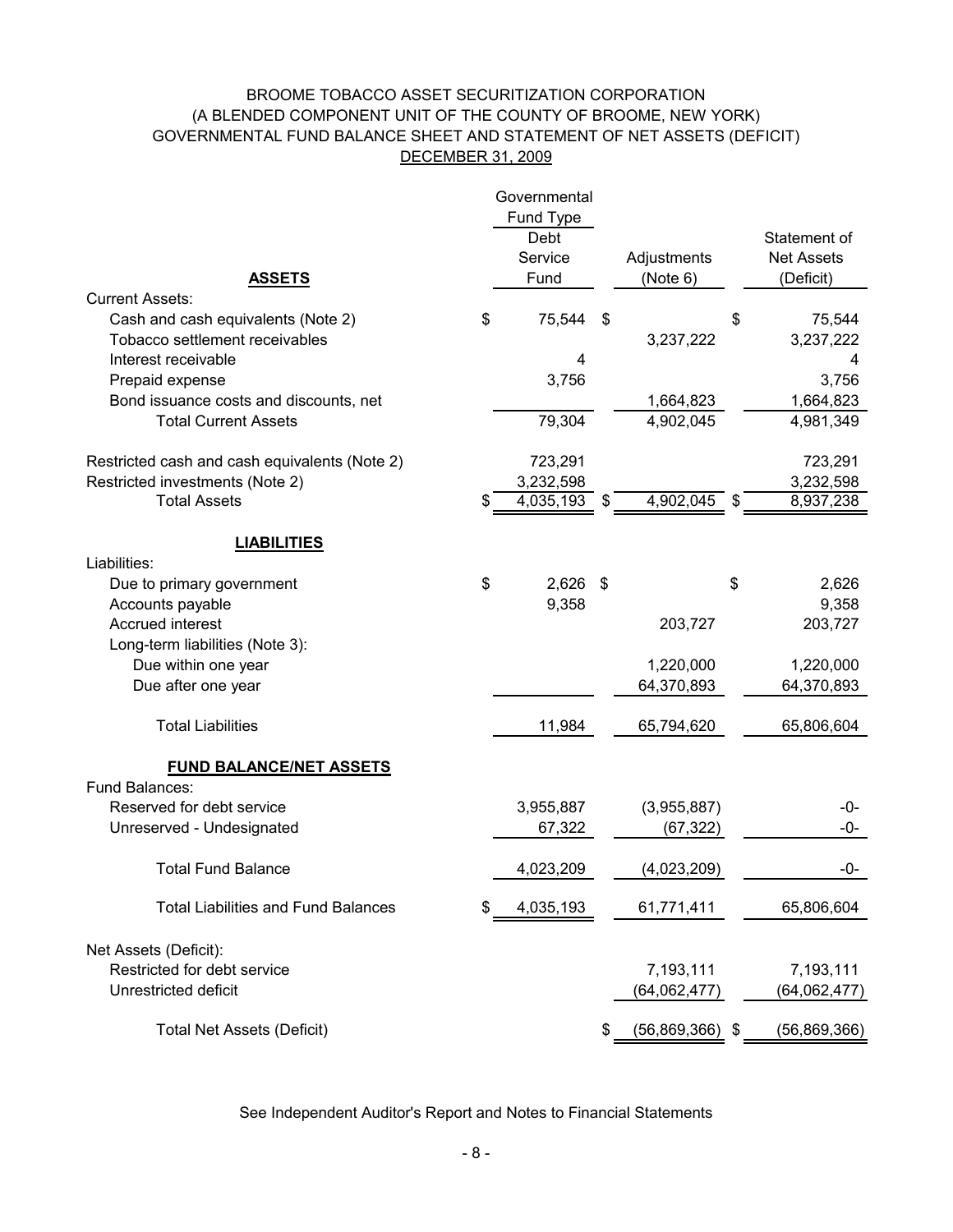## BROOME TOBACCO ASSET SECURITIZATION CORPORATION (A BLENDED COMPONENT UNIT OF THE COUNTY OF BROOME, NEW YORK) STATEMENT OF GOVERNMENTAL FUND REVENUES, EXPENDITURES, FOR THE YEAR ENDED DECEMBER 31, 2009 AND CHANGES IN FUND BALANCE AND STATEMENT OF ACTIVITIES

|                                                  | Governmental<br>Fund Type<br>Debt |                         |                            |
|--------------------------------------------------|-----------------------------------|-------------------------|----------------------------|
|                                                  | Service<br>Fund                   | Adjustments<br>(Note 7) | Statement<br>of Activities |
| Revenues:                                        |                                   |                         |                            |
| <b>Tobacco settlement</b>                        | \$<br>3,889,953                   | \$<br>$(652, 731)$ \$   | 3,237,222                  |
| Interest income                                  | 126,245                           |                         | 126,245                    |
| Other                                            | 117,632                           |                         | 117,632                    |
| <b>Total Revenues</b>                            | 4,133,830                         | (652, 731)              | 3,481,099                  |
| Expenditures/Expenses:                           |                                   |                         |                            |
| Current:<br>General and administrative           |                                   |                         |                            |
|                                                  | 53,629                            |                         | 53,629                     |
| Amortization of bond issuance costs and discount |                                   | 51,336                  | 51,336                     |
| Debt Service: (Note 4)                           |                                   |                         |                            |
| Principal                                        | 2,563,838                         | (2,563,838)             | -0-                        |
| Interest                                         | 2,884,784                         | 1,397,673               | 4,282,457                  |
| <b>Total Expenditures/Expenses</b>               | 5,502,251                         | (1, 114, 829)           | 4,387,422                  |
| Excess of (Expenditures) Revenues                |                                   |                         |                            |
| and Other Financing Sources (Uses)               | (1,368,421)                       | 462,098                 | (906, 323)                 |
| Fund Balances/Net (Deficit) January 1,           | 5,391,630                         | (61, 354, 673)          | (55,963,043)               |
| Fund Balances/Net (Deficit) December 31,         | \$<br>4,023,209                   | \$<br>(60, 892, 575)    | \$<br>(56,869,366)         |

See Independent Auditor's Report and Notes to Financial Statements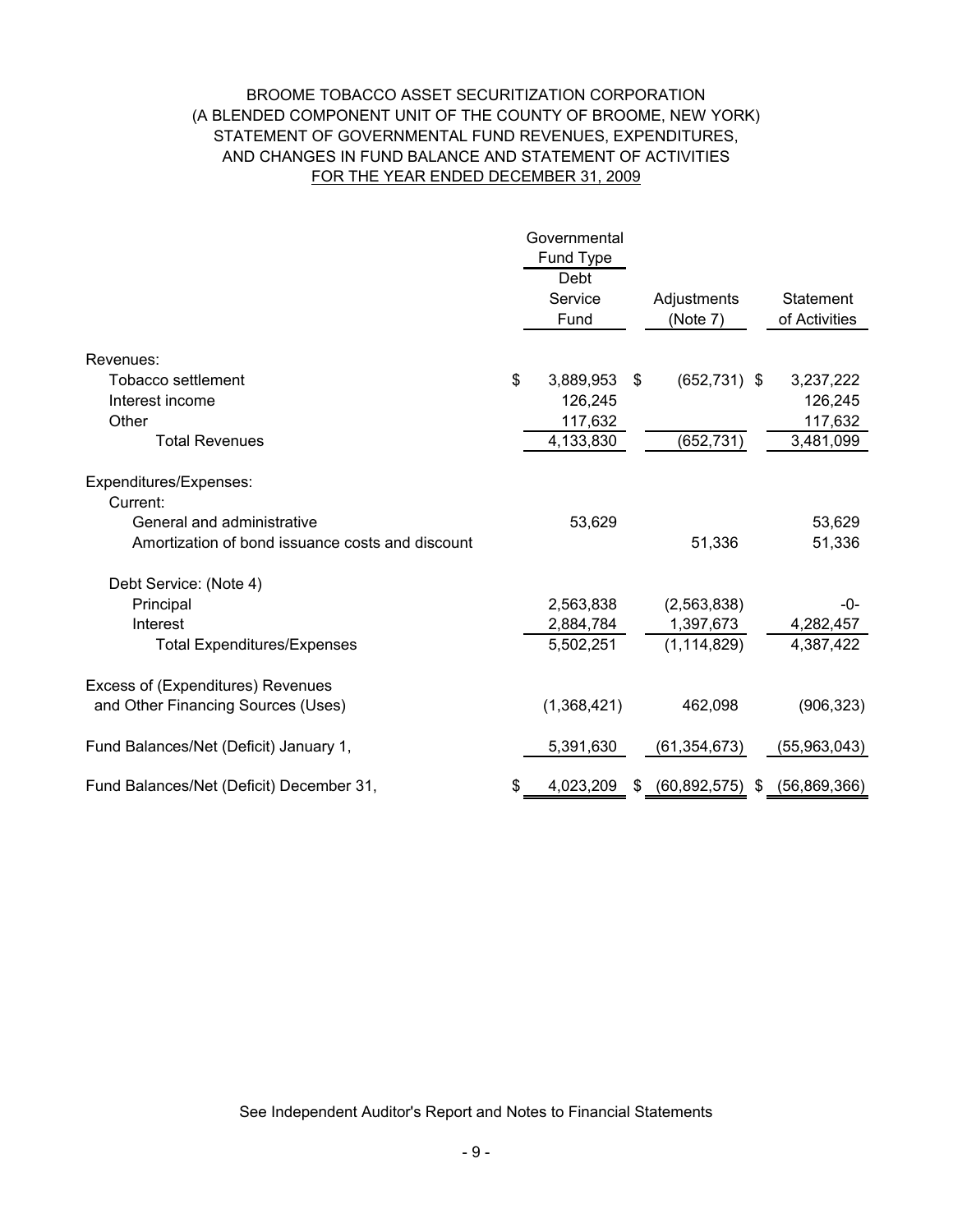#### Note 1 - Summary of Significant Accounting Polices

#### A. Financial Reporting Entity

Broome Tobacco Asset Securitization Corporation ("the Corporation") is a special purpose, bankruptcy-remote local development corporation organized under the Not-For-Profit Corporation Law of the State of New York (the "State"). The Corporation was established on June 21, 2001, however there were no substantive operations until July 15, 2001 as discussed herein. The Corporation is an instrumentality of, but separate and apart from the County of Broome, New York (the "County"). The Corporation has four directors, including the County Executive, the County Commissioner of Finance, the Chairman of the County Legislature and one independent director. Although legally separate from the County, the Corporation is a component unit of the County, and accordingly, is included in the County's financial statements as a blended component unit.

On July 15, 2001, pursuant to a Purchase and Sale Agreement with the County, the County sold to the Corporation all of its future right, title and interest in the Tobacco Settlement Revenues ("TSR"s) under the Master Settlement Agreement ("MSA") and the Decree and Final Judgment (the "Decree"). The MSA resolved cigarette smoking related litigation between the settling states and the Participating Manufacturers (PM's), released the PMs from past and present smoking-related claims, and provides for a continuing release of future smoking-related claims, in exchange for certain payments to be made to the settling states, as well as certain tobacco advertising and marketing restrictions, among other things. The Decree, which was entered by the Supreme Court of the State, allocated to the County a share of the TSRs under the MSA. The future rights, title and interest of the County's share were sold to the Corporation.

The purchase price of the County's future right, title and interest in the TSRs has been financed by the issuance of serial bonds. A Residual Certificate exists which represents the entitlement to receive all amounts required to be distributed after the payment of debt service, operating expenses and certain other costs as set forth in the indenture. Payments on the Residual Certificate from TSR collections are subordinate to payments on the bonds and payment of certain other costs specified in the indenture. Excess TSRs not required by the Corporation to pay various expenses, debt service or required reserves with respect to the bonds are transferred to the Broome County Tax Stabilization Trust (the "Trust"), as owner of the Residual Certificate. The County is the beneficial owner of the Trust and thus the funds received by the Trust will ultimately transfer to the County.

In 2005 a subordinate serial bond was issued. No payments will be made with respect to principal or interest of the series 2005 bonds until amounts currently due on the Senior Bond (series 2001) have been paid and Senior Indenture Requirements have been satisfied.

In June of 2003, Moody's Investor's Service and Standard and Poor's Rating Services downgraded R.J. Reynolds Tobacco Holdings, Inc. (the parent of R. J. Reynolds Tobacco Company, which is an Original Participating Manufacturer) below the threshold established under the Downgrade Trapping Event definition. The Downgrade Trapping Event will require the Corporation to withhold future payments to the Trustee of the Broome Tobacco Tax Stabilization Trust for the beneficial owner of the Residual Certificate, which is the County of Broome, until the time that the trapping event has been resolved. The rating of Reynolds American is now above the allowable threshold and the Downgrade Trapping Event is no longer occurring.

#### B. Basis of Presentation

The Corporation operates as an instrumentality of, but separate from the County of Broome, New York ("the County"). The Corporation is included in the County's reporting entity because three of its four directors are officials of the County and because it exists solely for the benefit of the County. The Corporation is a blended component unit presented as the County's Debt Service Fund.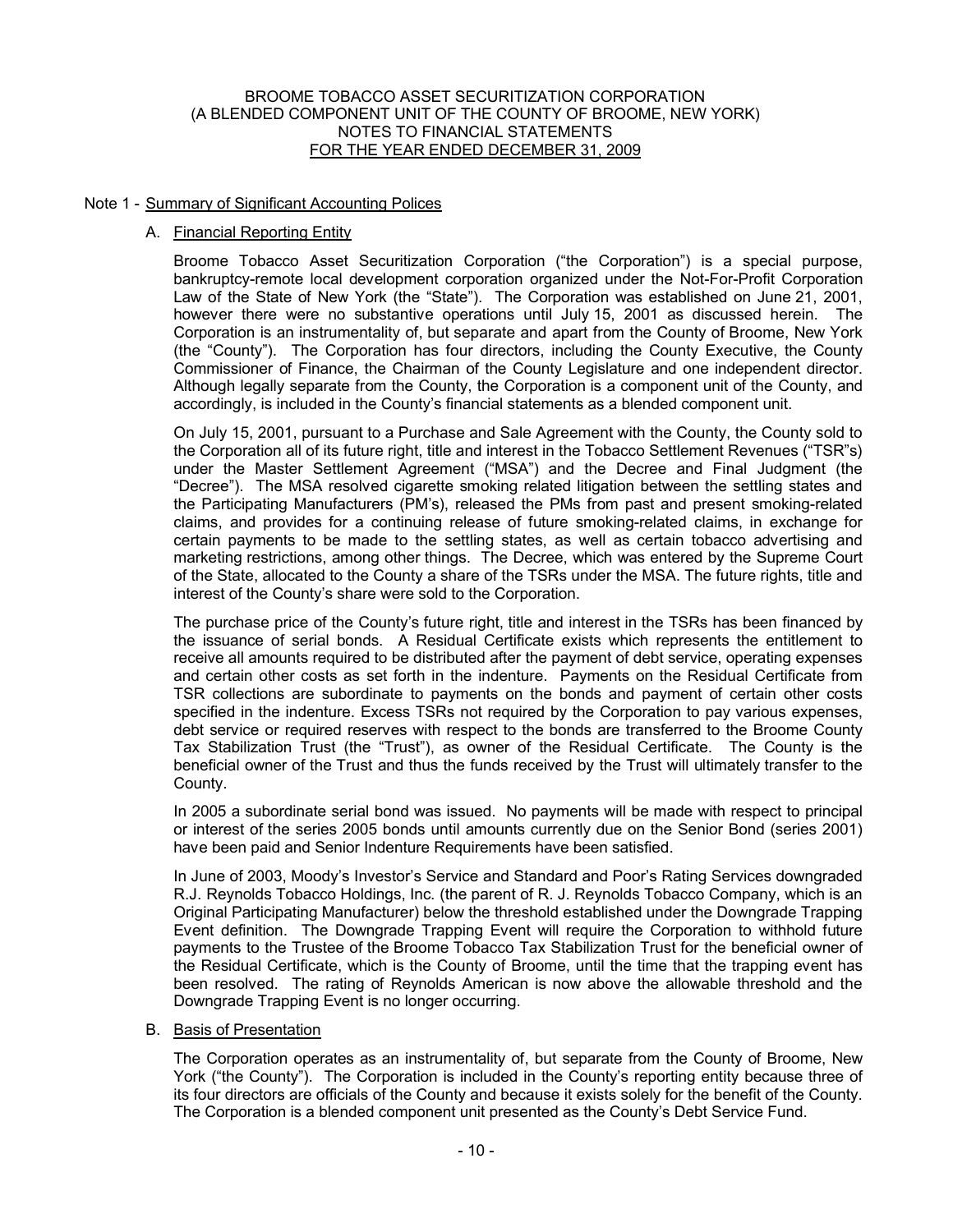The Corporation uses one Governmental Fund to report its financial position and results of operations. Fund accounting is designed to demonstrate legal compliance and aid financial management by segregating transactions related to certain functions and activities. The Debt Service Fund accounts for the accumulation of resources for payment of principal and interest on long-term debt and supports the operations of the Corporation.

#### C. Basis of Accounting

The Corporation follows the modified accrual basis of accounting in its Debt Service Fund, which focuses on changes in available resources, in preparation of the fund financial statements. Under the modified accrual basis of accounting, revenues and related receivables are recorded in the accounting period that they become both measurable and available. Available means collectible within the current period or soon enough thereafter to be used to pay the liabilities of the current period (ninety days or less). Expenditures are recorded when the related fund liability is incurred, except for principal and interest on long-term debt which are recognized as expenditures to the extent they have matured.

General administration expenditures are direct costs incurred by the Corporation, such as legal and auditing fees, financial advisory fees, printing costs, trustee fees and other related costs. General administration expenditures are paid either from bond proceeds or from TSR's.

The Corporation utilizes the full accrual basis of accounting, which focuses on changes in total economic resources, in preparation of the Corporation-wide financial statements. Under the full accrual basis of accounting, changes in long-term assets and liabilities are incorporated into the financial statements and revenues and expenses are recorded based on the timing of the underlying transaction without regard for the timing of cash flows. Because the fund financial statements are prepared on a different measurement focus and basis of accounting than the Corporation-wide financial statements, an adjustments column is presented to transform the fund based financial statements into the Corporation-wide financial statements.

#### D. Net Assets

Resources are classified for accounting purposes into applicable net asset categories. The Corporation has both restricted and unrestricted net assets.

Net assets are reported as restricted when constraints placed on net asset use are either externally imposed by creditors, grantors, contributions, or law or regulations of other governments; or imposed by law through constitutional provisions or enabling legislation. Restricted net assets of the Corporation are those net assets that are restricted based on externally imposed conditions.

Unrestricted net assets are considered all other net assets that are not restricted and may be internally designated.

The Corporation has adopted a practice of generally utilizing their restricted net assets when available, prior to unrestricted net assets.

#### E. Adoption of Accounting Principles

The Governmental Accounting Standards Board (GASB) promulgates accounting principles and guidelines for financial reporting for use by state and local governments throughout the United States. Effective January 1, 2010, the following Governmental Accounting Standards Board's (GASB) Statement became applicable: Statement No. 51 - *Accounting and Financial Reporting for Intangible Assets.* This statement has no impact on the Corporation's basic financial statements.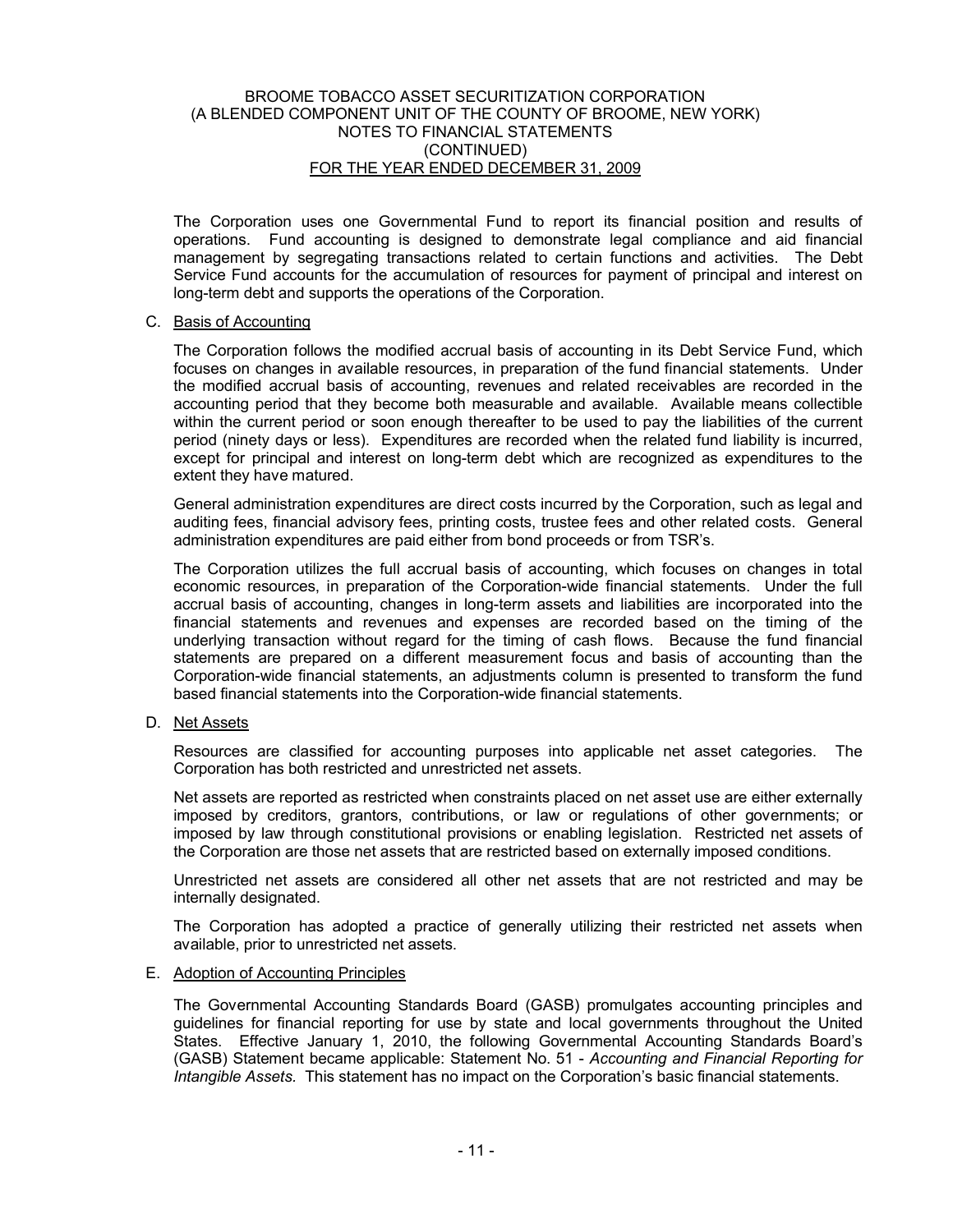#### F. Cash, Cash Equivalents, and Investments

The Corporation considers all highly liquid debt instruments with original maturities of three months or less to be cash equivalents.

#### G. Interest Expenditures/Expense

The Corporation recognizes all interest paid as interest expenditures for the Statement of Governmental Fund Revenues, Expenditures and Changes in Fund Balance, and as expenses as incurred on the full accrual basis for the Statement of Activities.

#### H. Amortized Bond Issuance Costs and Discounts

The Corporation recognizes bond discounts and issuance costs fully in the year of issuance for the Governmental Fund statements. Bond discount and issuance costs are deferred and amortized over the life of the related bonds for the Corporation-wide statements.

#### I. Use of Estimates

The preparation of financial statements in accordance with accounting principles generally accepted in the United States of America require the Corporation's management to make estimates and assumptions in determining the reported amounts of assets and liabilities and disclosure of contingent assets and liabilities as of the date of the financial statements and the reported amounts of revenues and expenditures during the reporting period. Actual results could differ from those estimates.

J. Tax Status

The Corporation received a letter of opinion from its' counsel dated August 8, 2001, stating that the Corporation is exempt from federal income tax under section 115(1) of the Internal Revenue Code.

#### Note 2 - Cash, Cash Equivalents and Investments

The Corporation's cash and cash equivalents, including restricted amounts, consist of bank deposits and short term liquid debt instruments held by the Corporation's agent in the Corporation's name. At December 31, 2009, total cash and cash equivalents aggregated \$798,835, and the Corporation's bank balance totaled \$798,835.

The Corporation's trustee holds investments for the funds included in the basic financial statements. The Corporation invests in authorized investments as described in the bond resolution including: commercial paper or finance company paper rated "P-1" by Moody's; special time deposit accounts; certificates of deposit; obligations of the United States of America; obligations guaranteed by agencies of the United States of America; obligations of the State of New York; obligations issued pursuant to Local Finance Law Sect. 24.00 or 25.00 (with approval of the State Comptroller) by any municipality, school district or district corporation other than the County of Broome, obligations of public authorities, public housing authorities, urban renewal agencies and industrial development agencies where general State statutes governing such entities or whose specific enabling legislation authorizes such investments; and repurchase agreements limited to obligations of the United States of America and obligations guaranteed by agencies of the United States of America.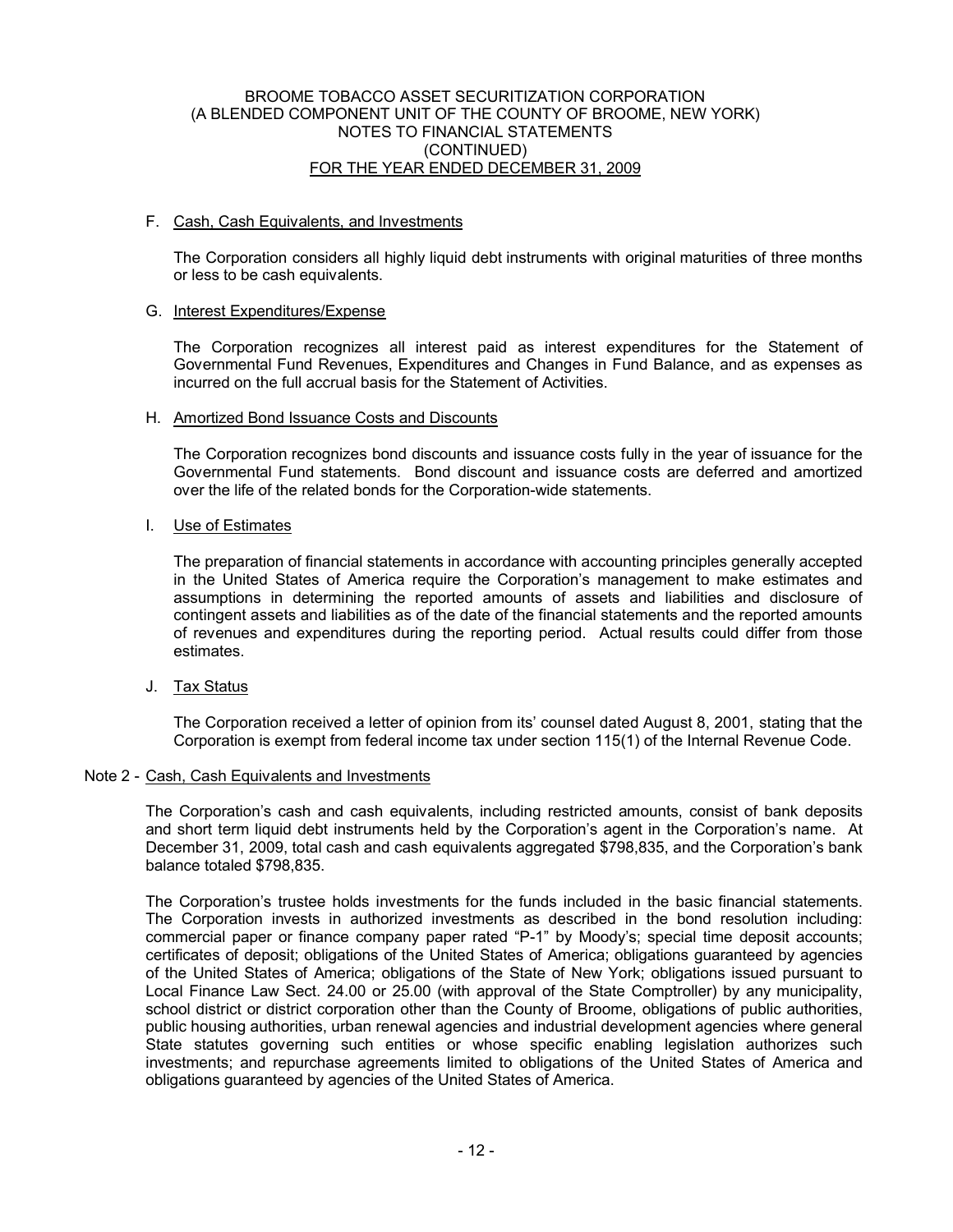All deposits of the Corporation, including money market deposits, are insured under the provisions of the Federal Deposit Insurance Act. Excess deposits are not secured.

Credit Risk - The FCAR commercial paper has an original maturity of six months.

Custodial Credit Risk - For an investment, custodial credit risk is the risk that, in the event of the failure of the counterparty, the Corporation will not be able to recover the value of its investments or collateral securities that are in possession of an outside party. The Corporation investment in commercial paper (\$3,232,598) is held by the counter party in the Corporation's name and is not insured.

Concentration of Credit Risk - The Corporation places no limit on the amount that it may invest in any one issuer. The entire amount of the Corporation's investments is in HSBC commercial paper and represents 100% of the investments of the Corporation. This investment has an original maturity of six months.

Interest Rate Risk - The Corporation does not have a formal investment policy limiting investment maturities as a means of managing its exposure to fair value losses arising from interest rates.

As of December 31, 2009 the Corporation's investments were as follows:

|                         |          | Interest |  |                   |  |  |
|-------------------------|----------|----------|--|-------------------|--|--|
| Investment              | Maturitv | Rate     |  | <b>Fair Value</b> |  |  |
| FCAR - Commercial Paper | 06/01/10 | 0.95%    |  | 3.232.598         |  |  |

#### Note 3 - Long-term Liabilities

As discussed in Note 1, the purchase price of the County's future right, title and interest in the TSRs was financed through the issuance of Series 2001 Bonds in the amount of \$50,620,000, bearing interest rates ranging from 5.00% to 6.00% and Series 2005 Bonds in the amount of \$17,654,335, bearing interest rates from 6.00% to 7.85% with a final maturity date of June 1, 2060. The Bonds are secured by a perfected security interest in, and pledge of, the Trust Estate, as defined in the Indenture, which includes, among other things, the TSRs and all investment earnings on amounts on deposit in the accounts established under the Indenture (collectively, the "Collections"). Among the accounts so established are the Liquidity Reserve Account and the Trapping Account. The Corporation retains TSRs in an amount sufficient to service its debt not otherwise provided for from bond proceeds, and pay its operating expenses, and remits the remaining balance to the Trust (Note 1).

Bonds payable activity for the year ended December 31, 2009 was as follows:

|                                    |   |                            |           |                   |                         | Due<br>Within |
|------------------------------------|---|----------------------------|-----------|-------------------|-------------------------|---------------|
|                                    |   | 12/31/08                   | Additions | <b>Reductions</b> | 12/31/09                | One Year      |
| Bonds payable<br>Accreted interest | S | 62,684,335 \$<br>4,067,536 | 1,402,860 | (2,563,838)       | 60,120,497<br>5,470,396 | \$1,220,000   |
| Total                              |   | 66,751,871                 | 1,402,860 | (2,563,838)       | 64,188,033              | \$1,220,000   |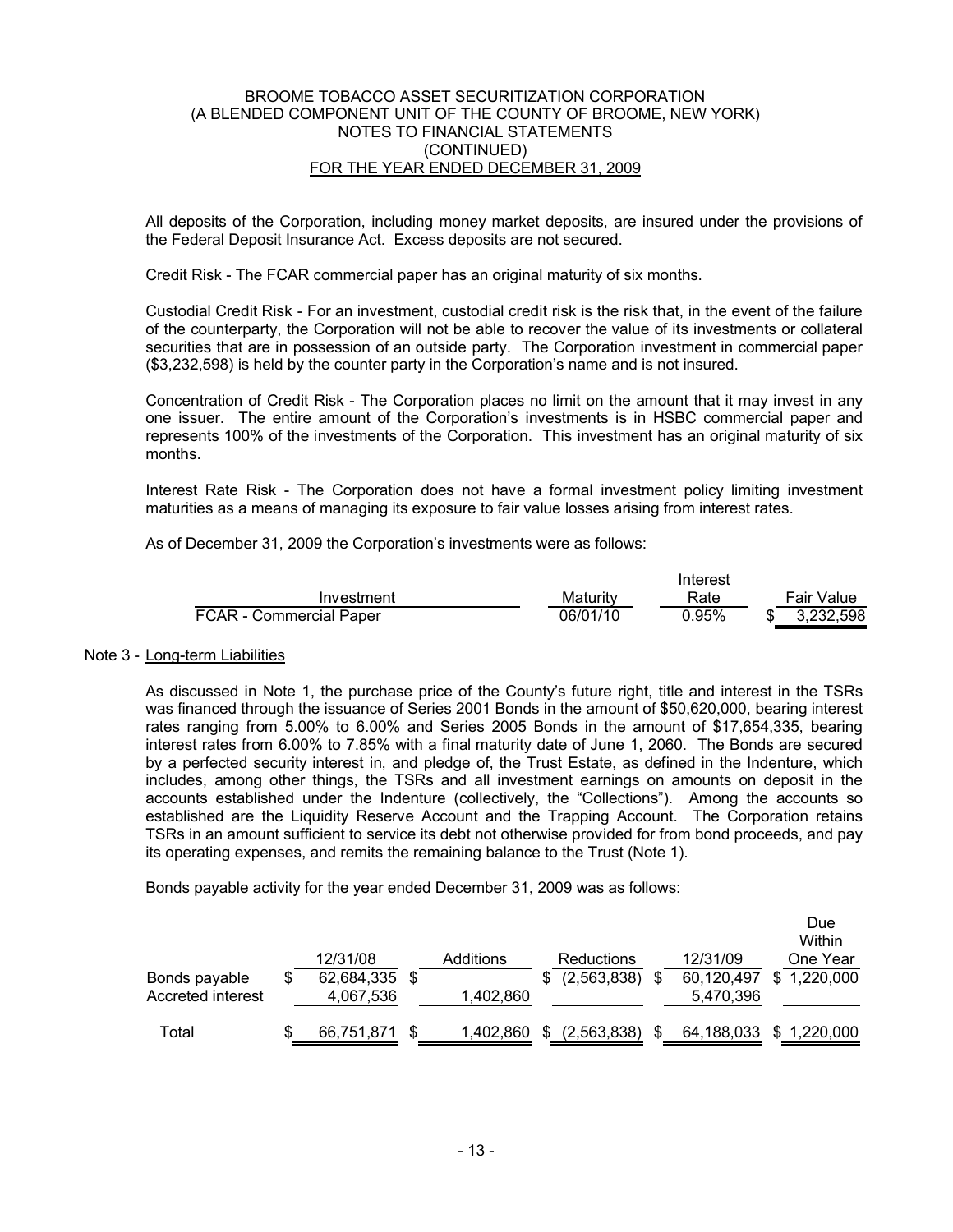The Corporation's various long-term debt obligations payable at December 31, 2009 are comprised of the following individual issues:

#### Series 2001 Bonds

|             |    | <b>Required Maturities</b> |    |            |    |             |  |  |  |
|-------------|----|----------------------------|----|------------|----|-------------|--|--|--|
| Year Ended  |    |                            |    |            |    |             |  |  |  |
| December 31 |    | Principal                  |    | Interest   |    | Total       |  |  |  |
| 2010        | \$ | 310,000                    | \$ | 2,782,294  | S  | 3,092,294   |  |  |  |
| 2011        |    | 350,000                    |    | 2,764,144  |    | 3.114.144   |  |  |  |
| 2012        |    | 390,000                    |    | 2,743,306  |    | 3,133,306   |  |  |  |
| 2013        |    | 430,000                    |    | 2,719,731  |    | 3,149,731   |  |  |  |
| 2014        |    | 455,000                    |    | 2,694,288  |    | 3.149,288   |  |  |  |
| 2015 - 2019 |    | 3,920,000                  |    | 12,954,456 |    | 16,874,456  |  |  |  |
| 2020 - 2024 |    | 6,985,000                  |    | 11,458,189 |    | 18,443,189  |  |  |  |
| 2025 - 2029 |    | 7,890,000                  |    | 9,439,770  |    | 17,329,770  |  |  |  |
| 2030 - 2034 |    | 7,915,000                  |    | 7,197,860  |    | 15,112,860  |  |  |  |
| 2035 - 2039 |    | 10,090,000                 |    | 4,731,744  |    | 14,821,744  |  |  |  |
| 2040 - 2043 |    | 11,120,000                 |    | 1,331,700  |    | 12,451,700  |  |  |  |
| Total       | S  | 49,855,000                 | S  | 60,817,482 | \$ | 110,672,482 |  |  |  |

|             | <b>Flexible Amortization Payments</b> |                 |                  |  |  |  |  |  |  |
|-------------|---------------------------------------|-----------------|------------------|--|--|--|--|--|--|
| Year Ended  |                                       |                 |                  |  |  |  |  |  |  |
| December 31 | Principal                             | Interest        | Total            |  |  |  |  |  |  |
| 2010        | 1,220,000<br>\$                       | 2,444,719<br>\$ | 3,664,719<br>\$  |  |  |  |  |  |  |
| 2011        | 1,340,000                             | 2,376,694       | 3,716,694        |  |  |  |  |  |  |
| 2012        | 1,425,000                             | 2,302,700       | 3,727,700        |  |  |  |  |  |  |
| 2013        | 1,525,000                             | 2,223,213       | 3,748,213        |  |  |  |  |  |  |
| 2014        | 1,580,000                             | 2,139,494       | 3,719,494        |  |  |  |  |  |  |
| 2015 - 2019 | 10,080,000                            | 9,184,497       | 19,264,497       |  |  |  |  |  |  |
| 2020 - 2024 | 14,795,000                            | 5,636,125       | 20,431,125       |  |  |  |  |  |  |
| 2025 - 2028 | 11,915,000                            | 1,159,053       | 13,074,053       |  |  |  |  |  |  |
| Total       | 43,880,000                            | \$27,466,495    | 71,346,495<br>\$ |  |  |  |  |  |  |

Required maturities for these bonds represent the minimum amount of principal the Corporation must pay as of the specific distribution dates in order to avoid a default. The flexible amortization payments represent the amount of principal the Corporation has covenanted to pay to the extent of available TSRs collected. The Corporation is currently making payments according to the flexible amortization schedule. The required maturities table is shown for comparative purposes only. In the event the Corporation begins to make payments according to the required maturities schedule, future principal and interest payments would be adjusted for prior payments made.

The Series 2005 Bonds are capital appreciation bonds, upon which the investment return on the initial principal amount is reinvested at a compounded rate until maturity. There are no scheduled principal and interest payments on the Series 2005 bonds other than on their respective maturity dates, at which time a single payment is made representing both the initial principal amount and the total investment return.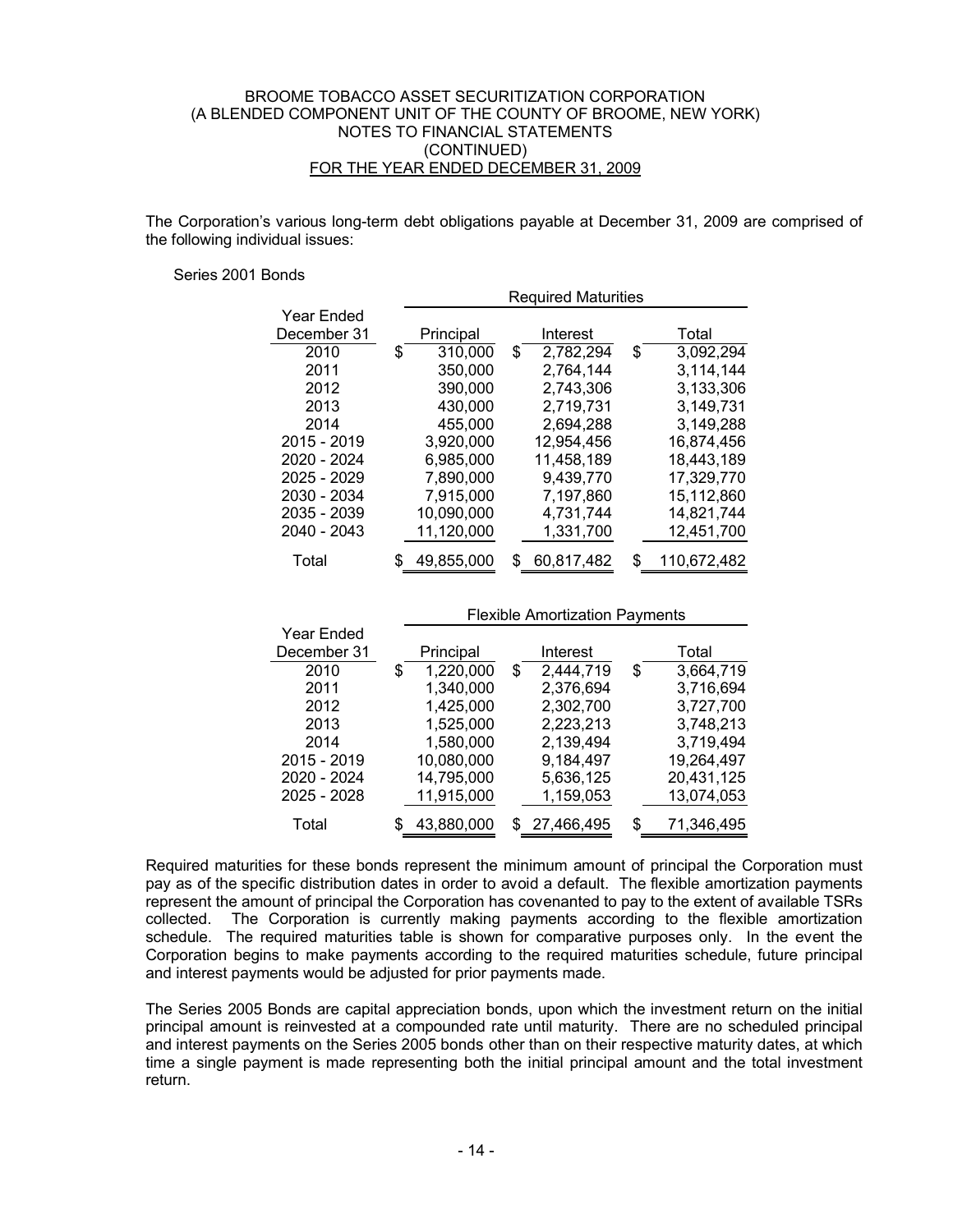However, the Series 2005 Bonds are subject to redemption prior to maturity through turbo redemption payments which are to be made from surplus collections on deposit, as provided in the Bond Indenture. The amounts and timing of the turbo redemption payments are based on projections of future tobacco settlement receipts less amounts needed to satisfy debt service on the Series 2001 bonds and to satisfy operating requirements. Failure to make such turbo redemption payments will not, however, constitute an event of default.

The projected turbo redemption payments are presented in the following table. It is expected that the Corporation will make payments based on this amortization. The column entitled, "Accreted Interest," represents the compounded interest that will be expensed each year and added to the carrying value of the bonds.

#### Series 2005 Bonds

| <b>Projected Debt Service</b> |    |                                         |    |            |    |            |   |            |
|-------------------------------|----|-----------------------------------------|----|------------|----|------------|---|------------|
| Year Ended                    |    |                                         |    |            |    |            |   | Accreted   |
| December 31                   |    | Principal                               |    | Interest   |    | Total      |   | Interest   |
| 2010                          | \$ |                                         | \$ |            | \$ |            | S | 1,507,431  |
| 2011                          |    |                                         |    |            |    |            |   | 1,615,648  |
| 2012                          |    |                                         |    |            |    |            |   | 1,730,651  |
| 2013                          |    |                                         |    |            |    |            |   | 1,857,717  |
| 2014                          |    |                                         |    |            |    |            |   | 1,989,171  |
| 2015 - 2019                   |    | 1,997,813                               |    | 2,251,853  |    | 4,249,666  |   | 11,990,594 |
| 2020 - 2024                   |    | 2,427,175                               |    | 4,221,794  |    | 6,638,969  |   | 14,969,472 |
| 2025 - 2029                   |    | 5,169,318                               |    | 15,997,389 |    | 21,166,707 |   | 17,267,455 |
| 2030 - 2034                   |    | 3,710,368                               |    | 24,740,756 |    | 28,451,124 |   | 13,645,480 |
| 2035 - 2039                   |    | 2,687,648                               |    | 27,596,532 |    | 30,284,180 |   | 6,287,741  |
| 2040                          |    | 248,160                                 |    | 3,289,110  |    | 3,537,270  |   | 133.485    |
|                               |    |                                         |    |            |    |            |   |            |
| Total                         | \$ | 16,240,482                              | \$ | 78,087,434 | \$ | 94,327,916 |   | 72,994,845 |
|                               |    |                                         |    |            |    |            |   |            |
|                               |    | Accreted Interest at December 31, 2009  |    |            |    |            |   | 5,470,396  |
|                               |    | Less Interest Paid at December 31, 2009 |    |            |    |            |   | (377,807)  |
|                               |    |                                         |    |            |    |            |   |            |
| Total                         |    |                                         |    |            |    |            |   | 78,087,434 |
|                               |    |                                         |    |            |    |            |   |            |

At December 31, 2009, the Corporation had \$163,100 reserved for principal and interest on its bonds and also had a liquidity reserve in the amount of \$3,792,787 to fund debt service payments if needed, thus providing a total of \$3,955,889 reserved for debt service payments in the Governmental Fund Balance Sheet and, including the tobacco settlement receivable of \$3,237,222, \$7,193,109 is restricted in the Statement of Net Assets for debt service.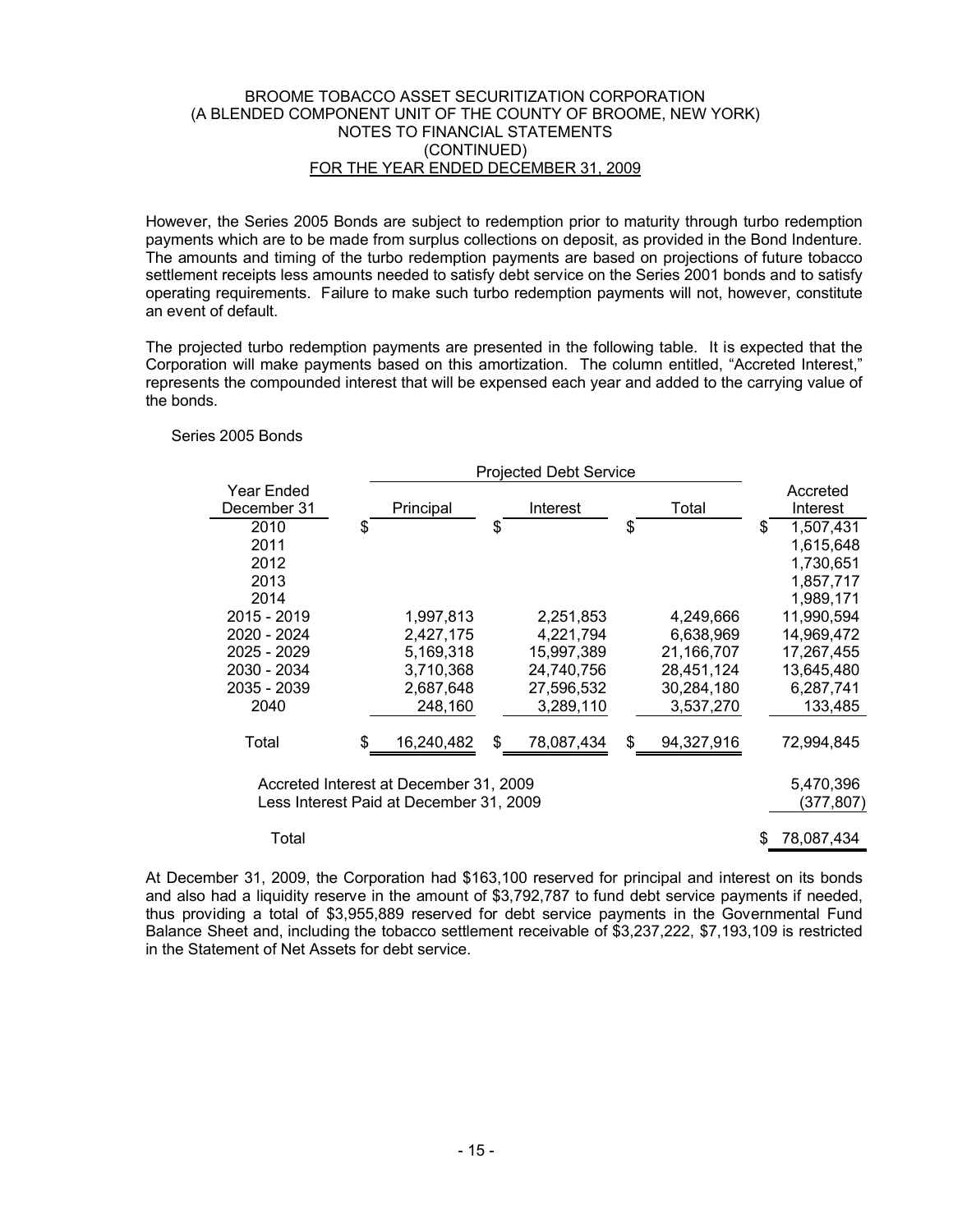The aggregated required amortization of all the serial bonds, assuming flexible payments on the Series 2001 Bonds, of the Corporation are as follows:

| Year Ended<br>December 31 | Principal        | Interest          |    | Total       |
|---------------------------|------------------|-------------------|----|-------------|
| 2010                      | \$<br>1,220,000  | \$<br>2.444.719   | \$ | 3,664,719   |
| 2011                      | 1,340,000        | 2,376,694         |    | 3,716,694   |
| 2012                      | 1,425,000        | 2,302,700         |    | 3,727,700   |
| 2013                      | 1,525,000        | 2,223,213         |    | 3,748,213   |
| 2014                      | 1,580,000        | 2,139,494         |    | 3,719,494   |
| 2015 - 2019               | 10,663,976       | 10,690,450        |    | 21,354,426  |
| 2020 - 2024               | 18,636,027       | 10,948,480        |    | 29,584,507  |
| 2025 - 2029               | 17,084,318       | 17,266,840        |    | 34,351,158  |
| 2030 - 2034               | 3,710,368        | 25,344,658        |    | 29,055,026  |
| 2035 - 2039               | 2,687,648        | 28,281,570        |    | 30,969,218  |
| 2040                      | 248,160          | 3,441,724         |    | 3,689,884   |
|                           |                  |                   |    |             |
| Total                     | \$<br>60,120,497 | \$<br>107,460,542 | S  | 167,581,039 |

## Note 4 - Transactions with the County of Broome

In addition to setting forth the terms and conditions of the sale and purchase of the TSRs, the Purchase and Sale Agreement also provides for separate consideration to retain the County to act as Administrator with respect to the preparation of all reports and other instruments and documents that are the duty of the Corporation to prepare, execute, file or deliver pursuant to the Indenture and the related agreements.

The Purchase and Sale Agreement also contemplates the lease by the Corporation of office space and telephone service from the County, and the sharing of overhead and operating services and expenses (including shared employees, consultants and agents and reasonable legal and auditing expenses) on the basis of actual use or value of such services, or otherwise on a basis reasonably related thereto. The cost to the Corporation for these County-provided services was \$7,002 for the year ended December 31, 2009.

Note 5 - Contingencies

Future Tobacco Settlement Revenues are subject to adjustment based upon tobacco consumption, inflation and other potential reductions. Pursuant to the Purchase and Sale Agreement these adjustments, and other events, could trigger additional debt service reserve requirements.

#### Note 6 - Explanation of Certain Differences between the Governmental Fund Balance Sheet and the Statement of Net Assets (Deficit)

Receivables related to tobacco settlement revenues are not available financial resources and therefore are not reported in the Governmental Funds.

Long-term liabilities applicable to the Corporation's activities are not due and payable in the current period and therefore are not reported as fund liabilities. In addition, certain items are fully expensed in the Governmental Fund statements, but amortized over a period of time in the Corporation-wide statements. All assets and liabilities - both current and long-term - are reported in the statement of net assets (deficit).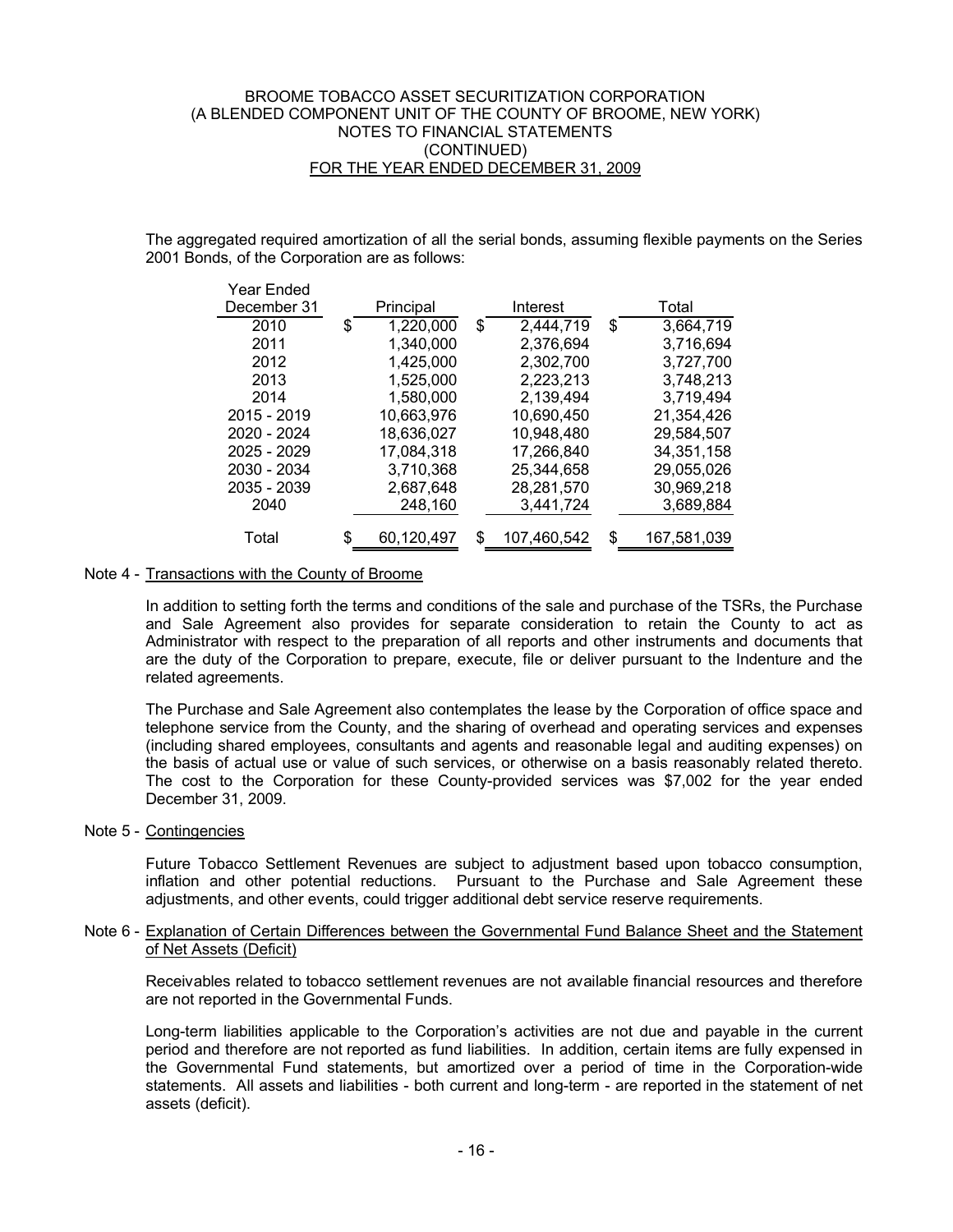The adjustments required to the reported Governmental Fund assets and liabilities to arrive at the statement of net assets (deficit) are as follows:

| Adjustments to Assets:<br>Tobacco settlement receivables | 3,237,222<br>\$       |
|----------------------------------------------------------|-----------------------|
|                                                          | 905,015               |
| Capitalized bond issuance costs                          |                       |
| Capitalized bond discount                                | 759,808               |
| <b>Total Adjustments to Assets</b>                       | 4,902,045             |
| Adjustments to Liabilities:                              |                       |
| Accrued interest                                         | (203, 727)            |
| Accreted interest                                        | (5,470,396)           |
| Bonds payable                                            | (60,120,497)          |
| <b>Total Adjustments to Liabilities</b>                  | (65, 794, 620)        |
| Net Adjustments                                          | (60, 892, 575)<br>\$. |
|                                                          |                       |

 Note 7 - Explanation of Certain Differences between the Statement of Governmental Fund Revenues, Expenditures and Changes in Fund Balances and the Statement of Activities

Certain revenue and revenue adjustments related to tobacco settlement revenues reported in the Corporation-wide statements do not provide current financial resources and are therefore not reported as revenues in the Governmental Funds. The amount by which the tobacco settlement receivables increased from 2008 to 2009 aggregated \$652,731.

Proceeds of bond issuance are reported as revenue in the Governmental Funds. However, in the Corporation-wide statements, the issuance of bonds increases long-term liabilities and does not affect the statement of activities. Repayment of bond principal is reported as an expenditure in the Governmental Funds and therefore contributes to the change in fund balance. However, in the Corporation-wide statements, repaying bond principal decreases long-term liabilities and does not affect the statement of activities. In addition, the Corporation-wide statements recognize bond discounts and issuance costs fully in the year of issuance for the Governmental Fund statements. Bond discount and issuance costs are deferred and are amortized over the life of the related bonds for the Corporationwide statements. The statement of activities, prepared on the full accrual basis, reports bond interest expense in the year incurred regardless of when it is paid, whereas, the fund financial statements report expenditure amounts only in the current year if they are due and payable. These differences in measurement recognition affect both the reported fund balance and reported net assets.

The adjustments to the reported Governmental Fund expenditures and other financing sources (uses) to arrive at the statement of activities are as follows:

| Adjustments to Revenues:<br>Tobacco settlement receivables | \$ | (652, 731)    |
|------------------------------------------------------------|----|---------------|
| Adjustments to Expenditures:                               |    |               |
| Amortization of bond issuance costs                        |    | (27, 691)     |
| Amortization of bond discount                              |    | (23, 645)     |
| Principal payments made                                    |    | 2,563,838     |
| Interest                                                   |    | (1, 397, 673) |
| Net Adjustments                                            | S  | 462.<br>098   |

## Note 8 - Events Subsequent to Report Date

The Corporation has evaluated event transactions occurring between December 31, 2009 and April 26, 2010, which is the date of the financial statements, for possible disclosure and recognition in the financial statements. No events were identified which require disclosure or recognition in the financial statements as of December 31, 2009.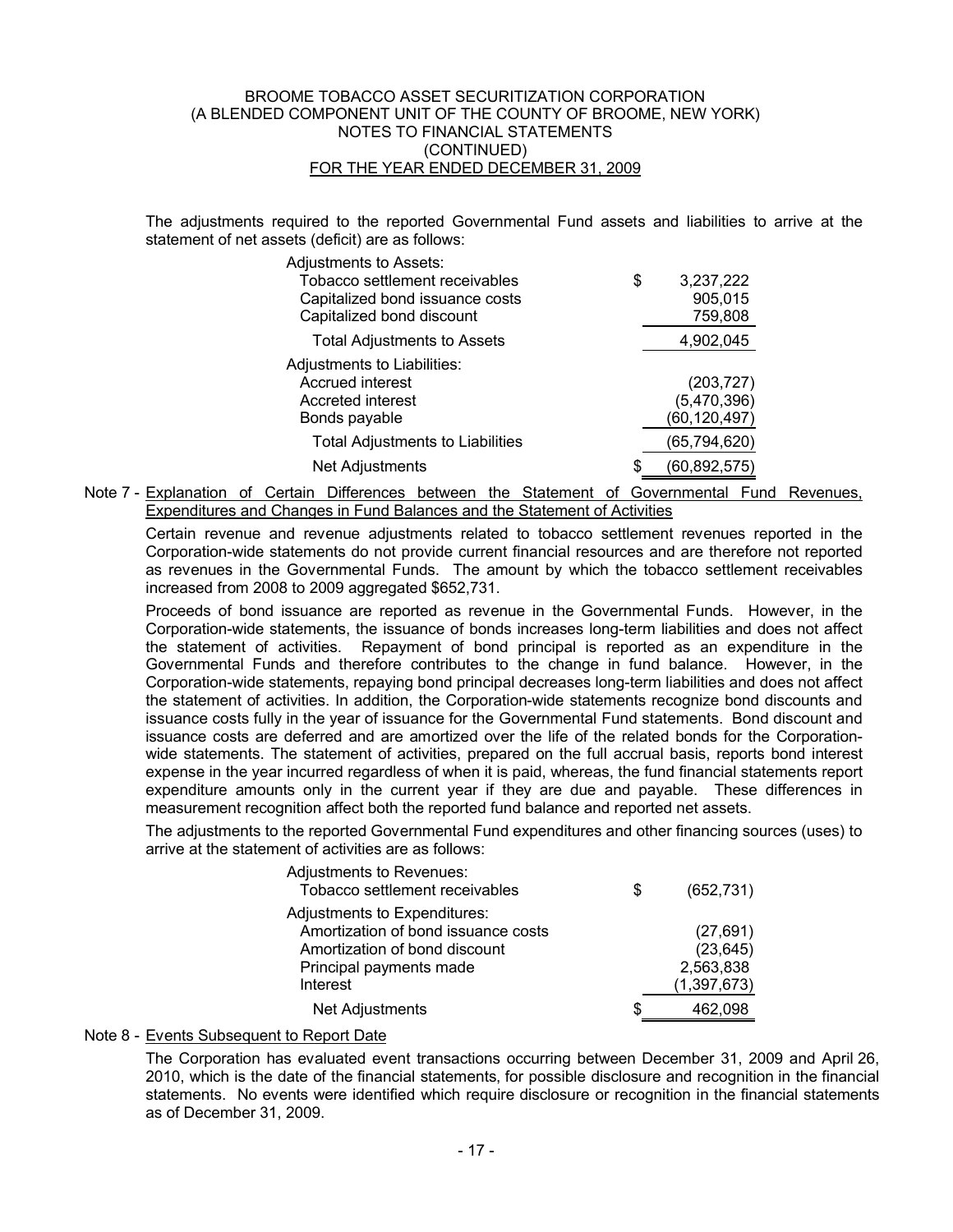٦ John H. Dietershagen, C.P.A. Jerry E. Mickelson, C.P.A. Thomas K. Van Derzee, C.P.A. Debbie Conley Jordan, C.P.A. Patrick S. Jordan, C.P.A. Duane R. Shoen, C.P.A. Lesley L. Horner, C.P.A D. Leslie Spurgin, C.P.A.



**Ciaschi Dietershagen Little Mickelson & Company, LLP**

 *Certified Public Accountants and Consultants*

1 Frederick J. Ciaschi, C.P.A.

#### REPORT ON INTERNAL CONTROL OVER FINANCIAL REPORTING AND ON COMPLIANCE AND OTHER MATTERS BASED ON AN AUDIT OF FINANCIAL STATEMENTS PERFORMED IN ACCORDANCE WITH *GOVERNMENT AUDITING STANDARDS*

Board of Directors Broome Tobacco Asset Securitization Corporation Binghamton, New York

We have audited the financial statements of the governmental activities and fund information of Broome Tobacco Asset Securitization Corporation (the Corporation), a component unit of the County of Broome, as of and for the year ended December 31, 2009, which collectively comprise the Corporation's basic financial statements and have issued our report thereon dated April 26, 2010. We conducted our audit in accordance with U.S. generally accepted auditing standards and the standards applicable to financial audits contained in *Government Auditing Standards*, issued by the Comptroller General of the United States.

#### Internal Control Over Financial Reporting

In planning and performing our audit of the financial statements of the governmental activities and fund information of the Corporation as of and for the year ended December 31, 2009, in accordance with auditing standards generally accepted in the United States of America, we considered the Corporation's internal control over financial reporting (internal control) as a basis for designing our auditing procedures for the purpose of expressing our opinions on the financial statements, but not for the purpose of expressing an opinion on the effectiveness of the Corporation's internal control. Accordingly, we do not express an opinion on the effectiveness of the Corporation's internal control.

A deficiency in internal control exists when the design or operation of a control does not allow management or employees, in the normal course of performing their assigned functions, to prevent, or detect and correct misstatements on a timely basis. A material weakness is a deficiency, or combination of deficiencies in internal control, such that there is a reasonable possibility that a material misstatement of the entity's financial statements will not be prevented, or detected and corrected on a timely basis.

Our consideration of internal control was for the limited purpose described in the first paragraph and was not designed to identify all deficiencies in internal control that might be significant deficiencies or material weaknesses and, therefore, there can be no assurance that all such deficiencies have been identified. We did not identify any deficiencies in internal control that we consider to be material weaknesses.

39 Church Street Cortland, New York 13045 607-753-7439 *fax 607-753-7874*

- 18 -

 401 East State Street ~ Suite 500 Ithaca, New York 14850 607-272-4444  *fax 607-273-8372*  **w[ww.cdlm.com](www.cdlm.com)**

**CORTLAND ITHACA WATKINS GLEN**

108 West Fourth Street Watkins Glen, New York 14891 607-535-4443 *fax 607-535-6220*